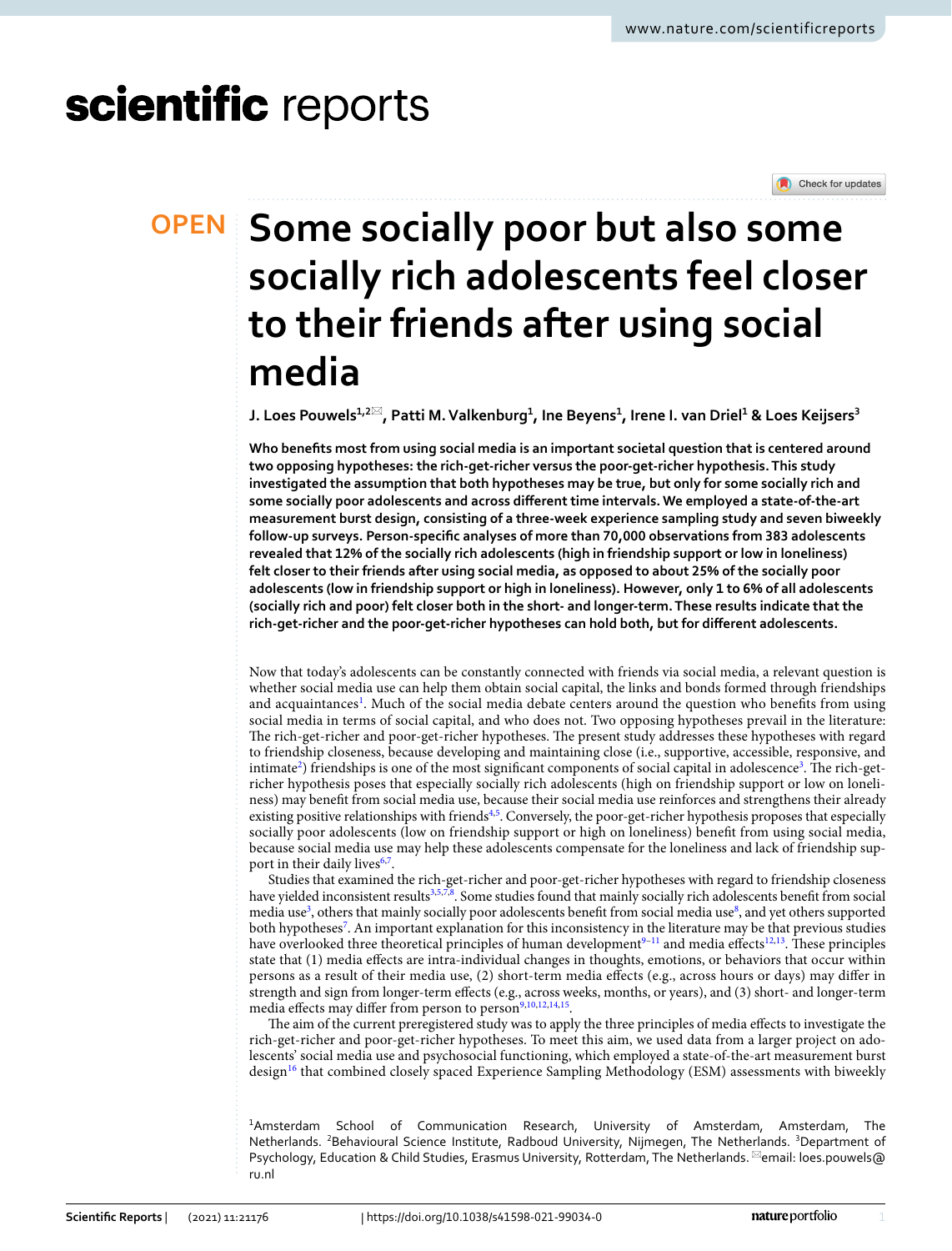longitudinal surveys. In the present study, we analyzed more than 70,000 observations from 383 8th and 9th graders to investigate the short-term within-person efects of social media use on momentary friendship closeness among socially rich and socially poor adolescents (Principle 1). Moreover, we examined how these short-term efects accumulated in longer-term changes in friendship closeness across three months (Principle 2). In addition, using an *N*=1 approach, we also explored person-to-person heterogeneity in these short- and longer-term efects (Principle 3).

Principle 1: Media Effects Occur Within Persons. The first principle of media effects is that media effects are within-person changes in cognitions, emotions, and behavior due to media use<sup>12</sup>. However, although most media scholars would agree on this principle, studies on the associations of social media use with friend-ship closeness often confound such within-person changes with variance due to between-person differences<sup>3[,7](#page-12-6)</sup>. Tis confound is now increasingly being recognized as problematic, as within-person and between-person associations often differ from each other<sup>17</sup>, and could even be opposite in sign. For instance, recent work of Pouwels et al. has shown that social media use was *positively* related to friendship closeness at the between-person level, but *negatively* at the within-person level<sup>18</sup>. These findings suggest that even though adolescents with higher average levels of friendship closeness than their peers may use social media more frequently than their peers, this between-person fnding does not preclude that adolescents with relatively high average levels of closeness feel *less* momentary friendship closeness afer having used social media.

As within-person and between-person associations may difer, drawing conclusions about within-person changes (or media effects) based on between-person associations may lead to flawed conclusions<sup>14[,19](#page-13-5)[,20](#page-13-6)</sup>. In the present study, we therefore avoid this within-/between-person confound by investigating (a) how social media use afects friendship closeness within each adolescent and (b) whether and how these within-person efects depend on adolescents' social richness and poorness.

Principle 2: Short-Term Media Effects May Differ From Longer-Term Media Effects. The second principle of media efects is based on theories of human development, which focus on whether, how, and why individuals change over time<sup>[10](#page-12-12),[11](#page-12-9),[15](#page-13-1)</sup>. These theories suggest that short-term effects of media use may shape longer-term effects<sup>[15](#page-13-1)[,21](#page-13-7)</sup>, but that such short-term effects may differ in strength and sign from longer-term effects. For example, lonely adolescents may use social media to compensate for a lack of close friendships in their ofine world by initiating new friendships onlin[e6](#page-12-5),[22](#page-13-8). In the short-term, these adolescents may experience a positive efect of social media use on their perceived closeness to these online friends. Tese short-term rewards may motivate them to spend an increasing amount of time on social media, but perhaps at the expense of their already scarce offline interactions with friends<sup>6,[22](#page-13-8)</sup>. Moreover, these online friendships may be too ephemeral to transition to their offline world<sup>22</sup>. Eventually, the positive short-term effects of social media use on friendship closeness among these adolescents may result in longer-term negative effects on friendship closeness<sup>[6,](#page-12-5)[22,](#page-13-8)[23](#page-13-9)</sup>.

To fully understand whether socially poor or socially rich adolescents beneft from social media use we cannot rely solely on either a short-term or a longer-term study. Instead, we need to combine multiple time scales to investigate how short-term media effects drive longer-term effects on friendship closeness among adolescents<sup>[11](#page-12-9),[15](#page-13-1)</sup>. In the present study, we presented adolescents with six ESM surveys per day to assess their social media use and friendship closeness. We used these ESM surveys to detect the short-term efects of social media use on fuctuations in friendship closeness, and how these short-term efects difer for socially poor and socially rich adolescents. Moreover, to examine how these short-term efects predicted adolescents' longer-term change in friendship closeness, we also administered seven biweekly assessments of friendship closeness following upon the ESM study.

Principle 3: Media Effects Differ From Person to Person. The final principle of media effects is based on theories of transactional development<sup>[9](#page-12-8)</sup> and the Differential Susceptibility to Media Effects Model<sup>[13](#page-12-11)</sup>, which postulate that media efects difer from person to person, based on a unique combination of dispositional and socio-contextual characteristics. To the best of our knowledge, previous studies have only investigated the richget-richer and poor-get-richer hypotheses at the aggregate level (e.g., using a correlational or group-based moderation approach), resulting in one efect size for the entire population or subpopulation of socially rich and poor adolescents. However, lonely adolescents cannot be considered as a homogeneous group, for example, because they differ in their self-perceived friendship experiences<sup>[24](#page-13-10)</sup>. According to the Differential Susceptibility to Media Efects Model and theories on transactional development, it is therefore well possible that some socially poor adolescents get richer due to their social media use, whereas others get poorer, and yet others experience no discernable changes. Likewise, while some socially rich adolescents may get richer, others may get poorer, and yet others may not experience any changes. In our study, we incorporated an *N*=1 approach, which allowed us to examine how many socially rich adolescents behaved in a manner consistent with the rich-get-richer hypothesis and how many socially poor adolescents in a manner consistent with the poor-get-richer hypothesis.

**The present study.** This preregistered study is part of a larger study on the psychosocial consequences of adolescents' social media use [\(https://osf.io/uxnm8/](https://osf.io/uxnm8/)). The larger study employed a measurement burst design that consisted of two three-week ESM bursts (scheduled six months apart), two baseline surveys, and 16 biweekly surveys (see timeline in Fig. [1](#page-2-0)a). The current study is, in part, a secondary data-analysis of Pouwels et al. (2021) who found substantial heterogeneity in the sign and strength of the short-term efect of social media use with friends on friendship closeness based on the first ESM burst<sup>18</sup>. The present study tested the rich-get-richer and poor-get-richer hypotheses while incorporating a diferent theoretical framework that led to three extensions. A frst extension of Pouwels et al. is that we investigated whether and to what extent the short-term efects of social

2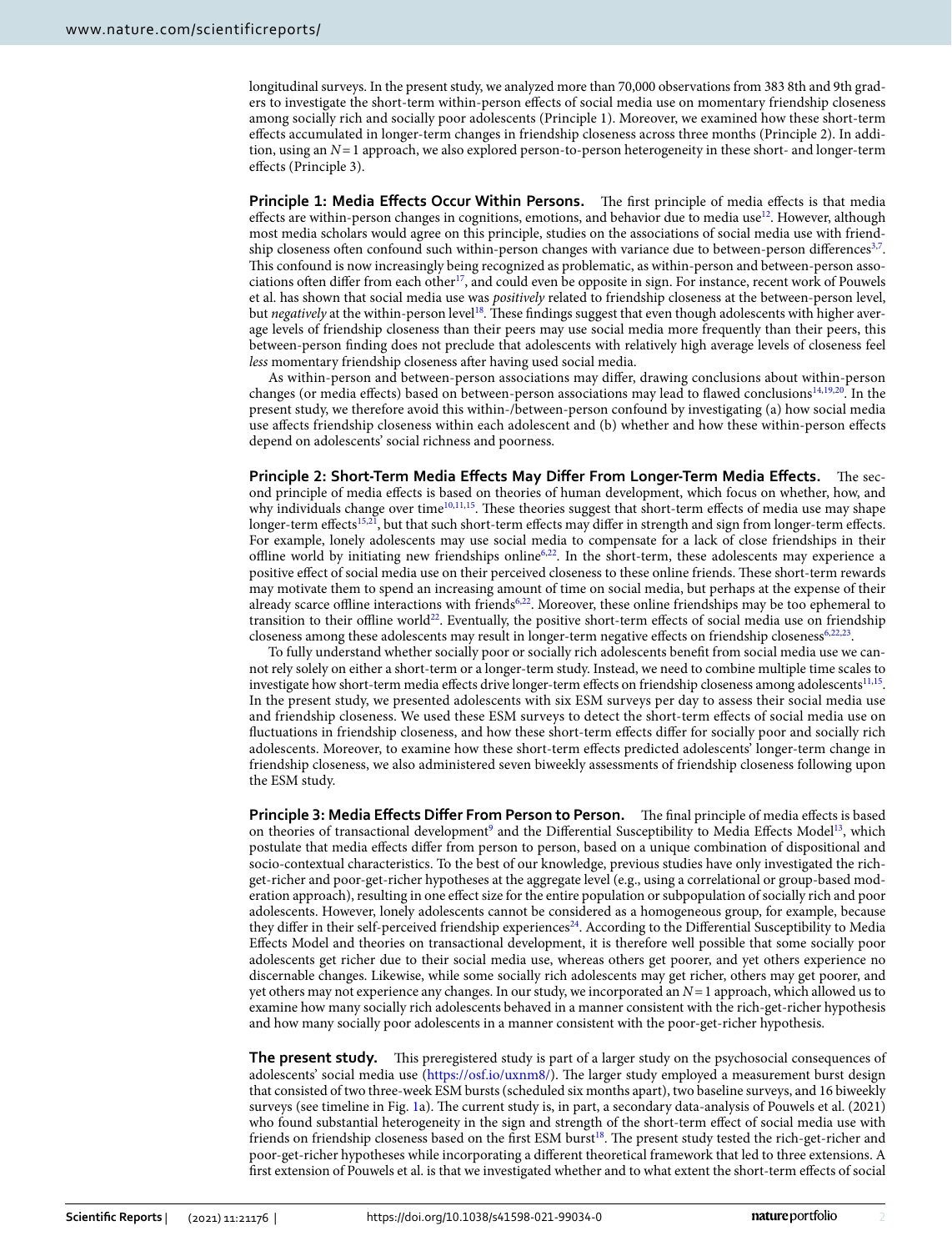

b The rich-get-richer and poor-get-richer hypotheses conceptualized



<span id="page-2-0"></span>Figure [1](#page-2-0). Study design (Fig. 1a) & conceptual model (Fig. [1b](#page-2-0)). *Note* (a). The main analyses regarding the longer-term change in friendship closeness were based on biweekly survey 3 to 9 (i.e., until the Covid-19 school lock-down). The exploratory analyses also included survey 10 to 13 to examine the impact of the lock-down on the longer-term change in friendship closeness. *Note* (**b**) R-g-r is rich-get-richer hypothesis; p-g-r is poor-getricher hypotheses. Short-term social media-induced increases in friendship closeness are operationalized as a positive person-specifc within-person efect of social media use with friends on friendship closeness. Longerterm developmental growth in friendship closeness is operationalized as a positive person-specifc efect of week of study on friendship closeness.

media use on friendship closeness depend on baseline levels of friendship support and loneliness. Friendship support is defined as companionship and affection<sup>2</sup>. Loneliness refers to the negative emotional response to an experienced discrepancy between actual and desired social relationships<sup>[25](#page-13-11)</sup>.

A second extension of Pouwels et al. is that we examined whether the short-term efects of social media use on friendship closeness are related to socially rich and poor adolescents' longer-term change in friendship closeness across seven biweekly follow-up surveys (i.e., survey 3 to 9). Afer biweekly survey 9, the Dutch schools had to close due to the COVID-19 lockdown. To examine the impact of COVID-19 on adolescents' friendship closeness, we conducted some additional exploratory analyses based on biweekly survey 10 to 13. Finally, as a third extension, we examined heterogeneity in the short-term and longer-term efects within subgroups of socially rich and poor adolescents.

In line with modern theories of human development $9,10$  $9,10$  and media effects<sup>12</sup>, we proposed that the rich-getricher hypothesis would be supported if (H1a) friendship support would positively or (H2a) loneliness would negatively predict adolescents' short-term social media-induced increases in friendship closeness, and (H3) if these short-term increases would subsequently result in longer-term growth in friendship closeness. In contrast, the poor-get-richer hypothesis would be supported if (H1b) friendship support would negatively or (H2b) loneliness would positively predict adolescents' short-term social media-induced increases in friendship closeness,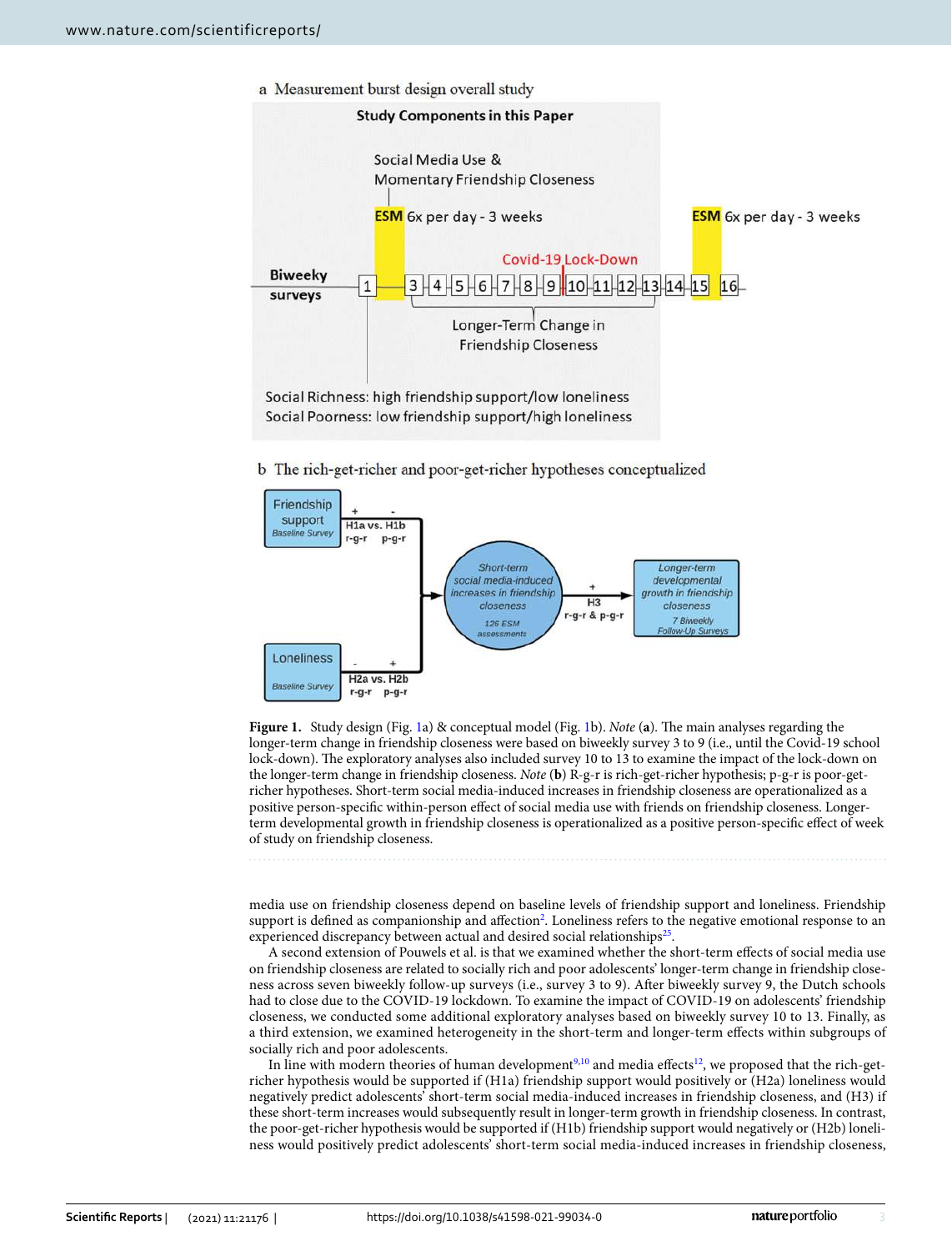|                                        |                  | <b>Descriptive Statistics<sup>a</sup></b> |                   | Correlationsb    |           |           |                          |        |           |                          |
|----------------------------------------|------------------|-------------------------------------------|-------------------|------------------|-----------|-----------|--------------------------|--------|-----------|--------------------------|
| Variable                               | $\boldsymbol{n}$ | No. of observations                       | Theoretical range | $\boldsymbol{M}$ | <b>SD</b> |           |                          |        |           |                          |
| 1. Friendship support (Baseline)       | 382              | 382                                       | $1 - 5$           | 4.18             | .63       | -         |                          |        |           |                          |
| 2. Loneliness (Baseline)               | 383              | 383                                       | $1 - 5$           | 1.59             | .76       | $-.23***$ | $\overline{\phantom{0}}$ |        |           |                          |
| 3. Social Media Use With Friends (ESM) | 383              | 34,920                                    | $0 - 1$           | .41              | .26       | .09       | $-.01$                   |        | $-.05***$ |                          |
| 4. Friendship Closeness (ESM)          | 383              | 35,043                                    | $1 - 7$           | 4.47             | 1.29      | $.22***$  | $-.21***$                | $.11*$ |           |                          |
| 5. Friendship Closeness (Follow-Up)    | 373              | 2,208                                     | $0 - 7$           | 5.72             | 1.29      | $.25***$  | $-.28***$                | .06    | $.41***$  | $\overline{\phantom{0}}$ |

<span id="page-3-0"></span>Table 1. Descriptive statistics and correlations of main study variables. <sup>a</sup>Means of friendship closeness and social media use with friends represent the average of the person-mean scores. For social media use with friends, these person-mean scores refect the proportion of occasions during which participants used social media with friends (i.e., adolescents used social media with friends at 41% of the occasions). bWithin-person correlations are presented above the diagonal and between-person correlations below the diagonal. \**P*≤.05, \*\**P*≤.01, \*\*\**P*≤.001.

and (H3) if these short-term increases would subsequently result in longer-term growth in friendship closeness. These hypotheses are summarized in Fig. [1b](#page-2-0).

In addition to testing these hypotheses, we investigated whether adolescents' longer-term growth in friendship closeness would depend on friendship support (RQ1) and loneliness (RQ2), and, if so, whether these efects would be mediated (explained) by adolescents' short-term social media-induced increases in friendship closeness (RQ3 & RQ4). Finally, in line with the third principle of media effects and inspired by Grice et al.<sup>[26](#page-13-12)</sup>, we assessed for how many socially *rich* adolescents the *rich-get-richer* hypothesis would be confrmed in the short- and longer-term (RQ5), and, conversely, for how many socially *poor* adolescents the *poor-get-richer* hypothesis would be confrmed in the short- and longer-term (RQ6).

#### **Results**

**Descriptive Statistics and Correlations.** On average, adolescents indicated in the baseline survey that they experienced high levels of friendship support (*M*=4.18, range 1–5) and low levels of loneliness (*M*=1.59, range [1](#page-3-0)–5, see Table 1). The 3-week ESM assessments (6 per day) revealed that in 41% of all ESM measurements, adolescents had used social media with friends in the previous hour. Adolescents' person-mean levels of friendship closeness (*M*=4.47, Range 1–7) were somewhat lower when measured via ESM than when assessed via the seven biweekly surveys following the ESM (*M*=5.72, Range 0–7).

Between-person correlations revealed that adolescents who experienced more friendship support during the baseline felt less lonely (see Table [1](#page-3-0)). Tose who had more friendship support and those who were less lonely experienced more friendship closeness during the ESM and across the three-month follow-up. These findings confrm that friendship support and loneliness are unique indicators of social richness and poorness. Adolescents who experienced more friendship closeness across the ESM assessments also reported more closeness across the follow-up assessments. Finally, as reported in Pouwels et al.<sup>18</sup>, adolescents who more frequently used social media with friends felt *closer* to their friends than adolescents who did less so (i.e., positive between-person correlation: *r* = + .11). However, overall, adolescents felt *less* close to their friends when they had used social media with friends in the previous hour than when they had not used social media with friends (i.e., negative within-person correlation: *r*=-.05).

**Test of the Rich‑Get‑Richer and Poor‑Get‑Richer Hypotheses.** We tested the rich-get-richer and poor-get-richer hypotheses according to our preregistered analysis plan [\(https://osf.io/c2j5y\)](https://osf.io/c2j5y) with a series of autoregressive lag-[1](#page-12-0)(AR<sup>1</sup>) Dynamic Structural Equation Models (DSEM)<sup>[27](#page-13-13)</sup> and longitudinal multi-level growth curve models<sup>[28](#page-13-14)</sup>. We report both the average results in the sample, as well as the percentage of socially rich and poor participants for whom the hypotheses are confrmed based on *N*=1 analyses.

*Short-Term Efects of Social Media Use on Friendship Closeness (Model 1).* As a frst step, we investigated the short-term efect of social media use with friends on friendship closeness (Model 1.1, Table [2\)](#page-4-0) and whether this efect would depend on friendship support and loneliness (Model 1.2, see paths H1 & H2 in Fig. [1](#page-2-0)b). In our baseline autoregressive DSEM model (Model 1.1, Table [2\)](#page-4-0) we found a very small negative overall short-term within-person effect of social media use with friends on friendship closeness (β = -.041). However, there was substantial heterogeneity across adolescents in the strength and sign of this short-term efect, with person-specifc effect sizes ranging from β = -.536 to β = +.561 (see Fig. [2a](#page-5-0)). To test whether the differences in the person-specific within-person efects of social media use on friendship closeness would depend on adolescents' social richness and poorness (H1a vs. H1b & H2a vs. H2b), we added between-person predictors to the model (i.e., friendship support and loneliness; Model 1.2). The short-term effects of social media use on friendship closeness did not difer across those with higher and those with lower levels of friendship support. However, the degree of loneliness was related to the effects of social media use on how close an adolescent feels to his/her friends (β=.139, see Model 1.2). As shown in Fig. [3](#page-6-0), adolescents low on loneliness were more likely to experience short-term decreases in friendship closeness afer using social media than adolescents who high in loneliness. Tus, overall, the fndings disconfrm the rich-get-richer (H1a & H2a) and poor-get-richer hypotheses (H2a & H2b) in the

4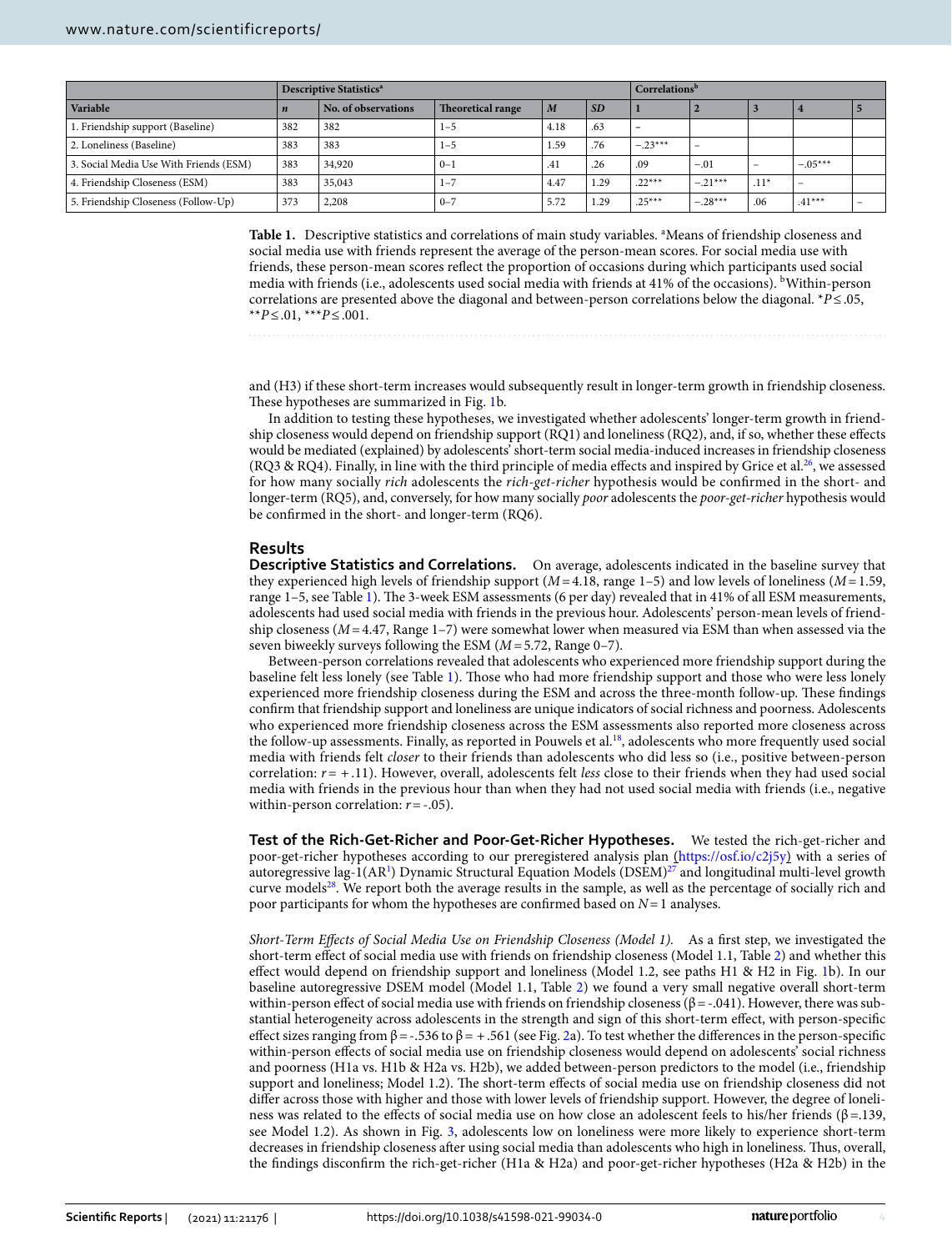|                                                           | Model 1.1 (baseline model) |                            |                  |                  | Model 1.2 (H1 & H2) |                     |                  |                  |  |  |
|-----------------------------------------------------------|----------------------------|----------------------------|------------------|------------------|---------------------|---------------------|------------------|------------------|--|--|
|                                                           | $\boldsymbol{b}$           | $\beta$                    | $\boldsymbol{p}$ | 95% CI           | $\boldsymbol{b}$    | $\beta$             | $\boldsymbol{p}$ | 95% CI           |  |  |
| Fixed effects                                             |                            |                            |                  |                  |                     |                     |                  |                  |  |  |
| Within-Person                                             |                            |                            |                  |                  |                     |                     |                  |                  |  |  |
| $FCL_{r-1} \rightarrow FCL_r(AR\_FCL)$                    | 0.263                      | .263                       | .000             | [.249, .276]     | 0.263               | .263                | .000             | [.250, .277]     |  |  |
| $SMU_{r^*} \rightarrow FCL$ <sub>t</sub> (ST_SMI_<br>FCL) | $-0.160$                   | $-.041$                    | .000             | $[-.053, -.029]$ | $-0.160$            | $-.041$             | .000             | $[-.053, -.029]$ |  |  |
| Between-Person                                            |                            |                            |                  |                  |                     |                     |                  |                  |  |  |
| <b>SMU &amp; FCL</b>                                      | 0.043                      | .125                       | .010             | [.024, .227]     | 0.036               | .110                | .018             | [.007, .213]     |  |  |
| LON & FS                                                  |                            |                            |                  |                  | $-0.113$            | $-.232$             | .000             | $[-.324, -.134]$ |  |  |
| $FS \rightarrow ST$ SMI FCL (H1a<br>vs. H1b)              |                            |                            |                  |                  | $-0.059$            | $-.063$             | .166             | $[-.189, .061]$  |  |  |
| $LON \rightarrow ST\_SMI\_FCL$ (H2a<br>vs. H2b)           |                            |                            |                  |                  | 0.109               | .139                | .022             | [.004, .264]     |  |  |
| $FS \rightarrow FCL$                                      |                            |                            |                  |                  | 0.363               | .176                | .000             | [.075, .271]     |  |  |
| $LON \rightarrow FCL$                                     |                            |                            |                  |                  | $-0.292$            | $-.169$             | .001             | $[-.268, -.068]$ |  |  |
| $FS \rightarrow SMU$                                      |                            |                            |                  |                  | 0.037               | .091                | .045             | $[-.013, .195]$  |  |  |
| $LON \rightarrow SMU$                                     |                            |                            |                  |                  | 0.002               | .006                | .459             | $[-.100, .109]$  |  |  |
|                                                           |                            | Model 1.1 (baseline model) |                  |                  |                     | Model 1.2 (H1 & H2) |                  |                  |  |  |
|                                                           | $\sigma^2$                 | $\boldsymbol{p}$           | 95% CI           |                  | $\sigma^2$          | $\boldsymbol{p}$    | 95% CI           |                  |  |  |
| Variance (Random Effects)                                 |                            |                            |                  |                  |                     |                     |                  |                  |  |  |
| Within-Person                                             |                            |                            |                  |                  |                     |                     |                  |                  |  |  |
| $\operatorname{FCL}$                                      | 1.977                      | .000                       | [1.947, 2.008]   |                  | 1.977               | .000                | [1.947, 2.008]   |                  |  |  |
| $R^2$ FCL                                                 | 0.127                      | .000                       | [0.119, 0.135]   |                  | 0.127               | .000                | [0.120, 0.135]   |                  |  |  |
| Between-Person                                            |                            |                            |                  |                  |                     |                     |                  |                  |  |  |
| FCL                                                       | 1.730                      | .000                       | [1.498, 2.015]   |                  | 1.609               | .000                | [1.399, 1.869]   |                  |  |  |
| ST_SMI_FCL                                                | 0.354                      | .000                       | [0.277, 0.448]   |                  | 0.346               | .000                | [0.274, 0.437]   |                  |  |  |
| AR_FCL                                                    | 0.034                      | .000                       | [0.028, 0.041]   |                  | 0.033               | .000                | [0.027, 0.041]   |                  |  |  |
| $R^2$ ST SMI FCL                                          |                            |                            |                  |                  | 0.032               | .000                | [0.004, 0.086]   |                  |  |  |
| $R^2$ FCL                                                 |                            |                            |                  |                  | 0.076               | .000                | [0.031, 0.135]   |                  |  |  |
| $R^2$ SMU                                                 |                            |                            |                  |                  | 0.011               | .000                | [0.001, 0.040]   |                  |  |  |

<span id="page-4-0"></span>**Table 2.** DSEM results of the short-term efects of social media use with friends (SMU) on friendship closeness (FCL) based on the ESM assesments. Social media use (SMU) was dummy coded (i.e., 0=no social media use with friends, 1=social media use with friends); ST\_SMI\_FCL=short-term social media-induced change in friendship closeness; AR\_FCL=the autoregressive efect of friendship closeness; FS = Friendship Support; LON = Loneliness; *b*s are unstandardized; βs are standardized using the STDYX Standardization in Mplus<sup>[55](#page-14-0)</sup>; *p*-values are one-tailed Bayesian *p*-values<sup>27</sup>; significant fixed effects are depicted in bold.

short-term. Instead, these findings point at an unexpected pattern regarding loneliness: The socially rich get poorer.

*Linking Short-Term Efects to Longer-Term Change in Friendship Closeness (Model 2).* In a second step, we examined adolescents' longer-term change in friendship closeness (Model 2.1) and whether this change could be predicted by the short-term efects of social media use on friendship closeness (Model 2.2; see path H3 in Fig. [1](#page-2-0)b). As illustrated by the longitudinal multi-level growth model (Model 2.1; Table [3\)](#page-7-0), on average, adolescents' friendship closeness did not change signifcantly across the three months. However, Fig. [2b](#page-5-0) illustrates substantial heterogeneity in adolescents' levels of friendship closeness (σ intercept=1.295) and in the strength and sign of their 3-month change in friendship closeness (σ slope=0.015). Counter to our expectations (H3; Model 2.2), adolescents' short-term efect of social media use on friendship closeness was unrelated to their level and longer-term change in friendship closeness.

Tird, we investigated whether adolescents' longer-term change in friendship closeness would depend on their friendship support (RQ1) and loneliness (RQ2), and, if so, whether these efects would be mediated by adolescents' short-term efect of social media use on friendship closeness (RQ3 & RQ4). Adolescents' friendship support (RQ1) and loneliness (RQ2) did not predict their longer-term change in friendship closeness (Model 2.3). We therefore did not fnd evidence that the socially rich or poor adolescents got richer across the three months. Because socially rich and poor adolescents did not difer in their longer-term change in friendship closeness, the short-term efects of social media use on friendship closeness could not explain the efects of friendship support and loneliness on the longer-term change in friendship closeness (RQ3 & RQ4; Model 2.4; see non-signifcant indirect efects in supplementary Table S1).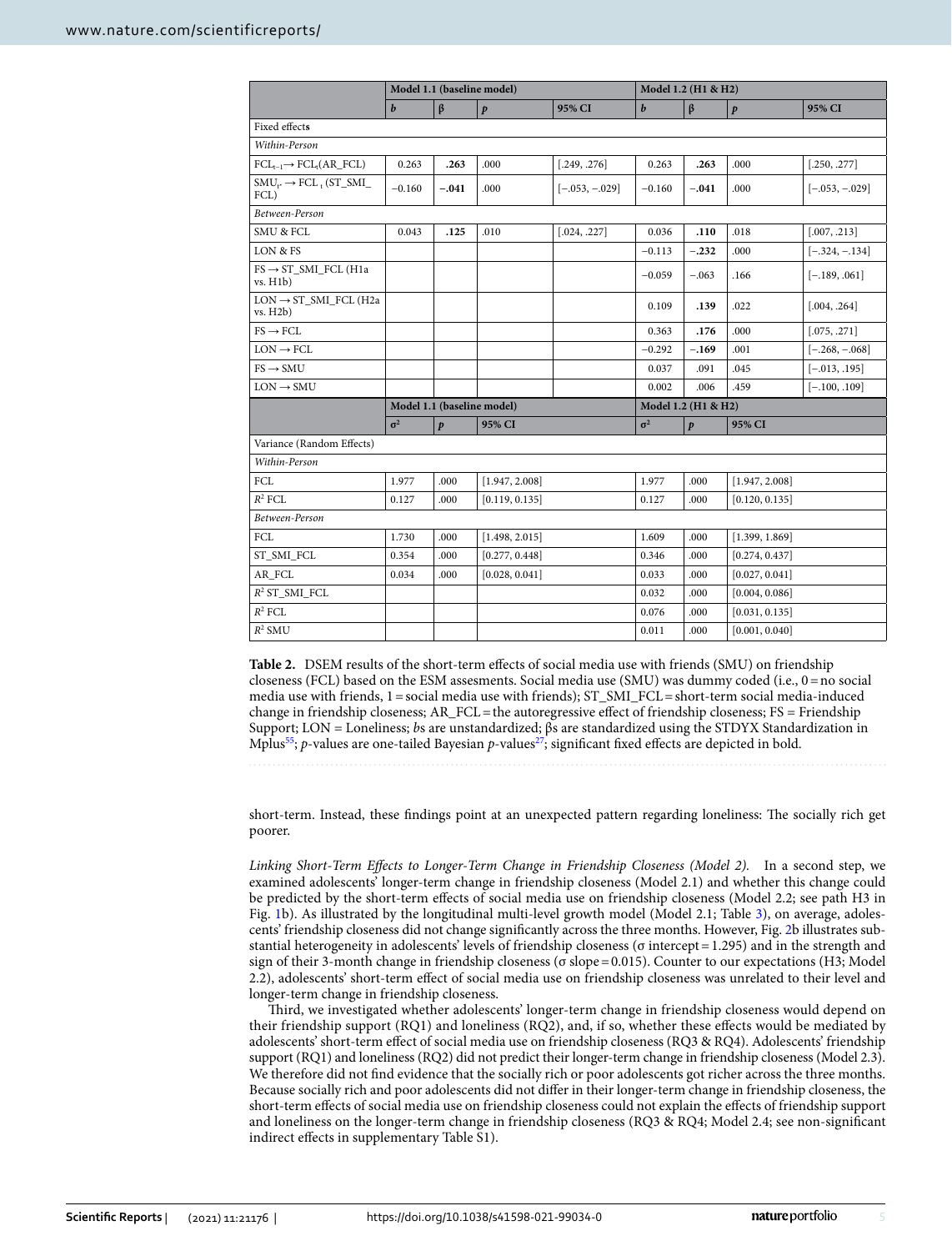

a Short-term within-person effect of social media use with friends on momentary friendship closeness

b Longer-term change in friendship closeness



<span id="page-5-0"></span>

**Test of the Rich-Get-Richer and Poor-Get-Richer Hypotheses at The**  $N=1$  **Level.** As a fourth and fnal step, we examined heterogeneity with regard to the rich-get-richer and poor-get-richer hypotheses. Specifcally, for each of the two predictors (i.e., friendship support [RQ5] and loneliness [RQ6]), we examined how many socially rich and poor adolescents became richer or poorer in the short-term (see Fig. [4\)](#page-8-0), and whether these short-term efects unfolded into longer-term increases or decreases in friendship closeness (see Table [4](#page-8-1)). In the short-term, more socially poor than rich adolescents got richer. Specifcally, 24% of the adolescents with low levels of friendship support (Fig. [4](#page-8-0)c) and 28% with high levels of loneliness experienced positive short-term efects of social media use on how close they felt to their friends (Fig. [4d](#page-8-0)), as compared to 12% of the adolescents with high friendship support (Fig. [4](#page-8-0)a) or low loneliness (Fig. 4b). Thus, in the short-term, our hypotheses were only confrmed for a small group of adolescents (12 to 28%). We found that a large group of socially rich (46 to 51%) and poor (39 to 43%) adolescents got poorer instead of richer in the short-term, as indicated by a negative short-term efect of social media use on friendship closeness. Tus, in the short-term, we found stronger evidence for rich-get-poorer and poor-get-poorer efects than for the hypothesized rich-get-richer and poorget-richer efects.

When linking the short- and longer-term efects, the rich-get-richer and poor-get-richer hypotheses even received less support (see Table [4](#page-8-1)). Only 1 to 5% of the socially rich adolescents and 4 to 6% of the socially poor adolescents experienced both short-term social media-induced increases and longer-term increases in friendship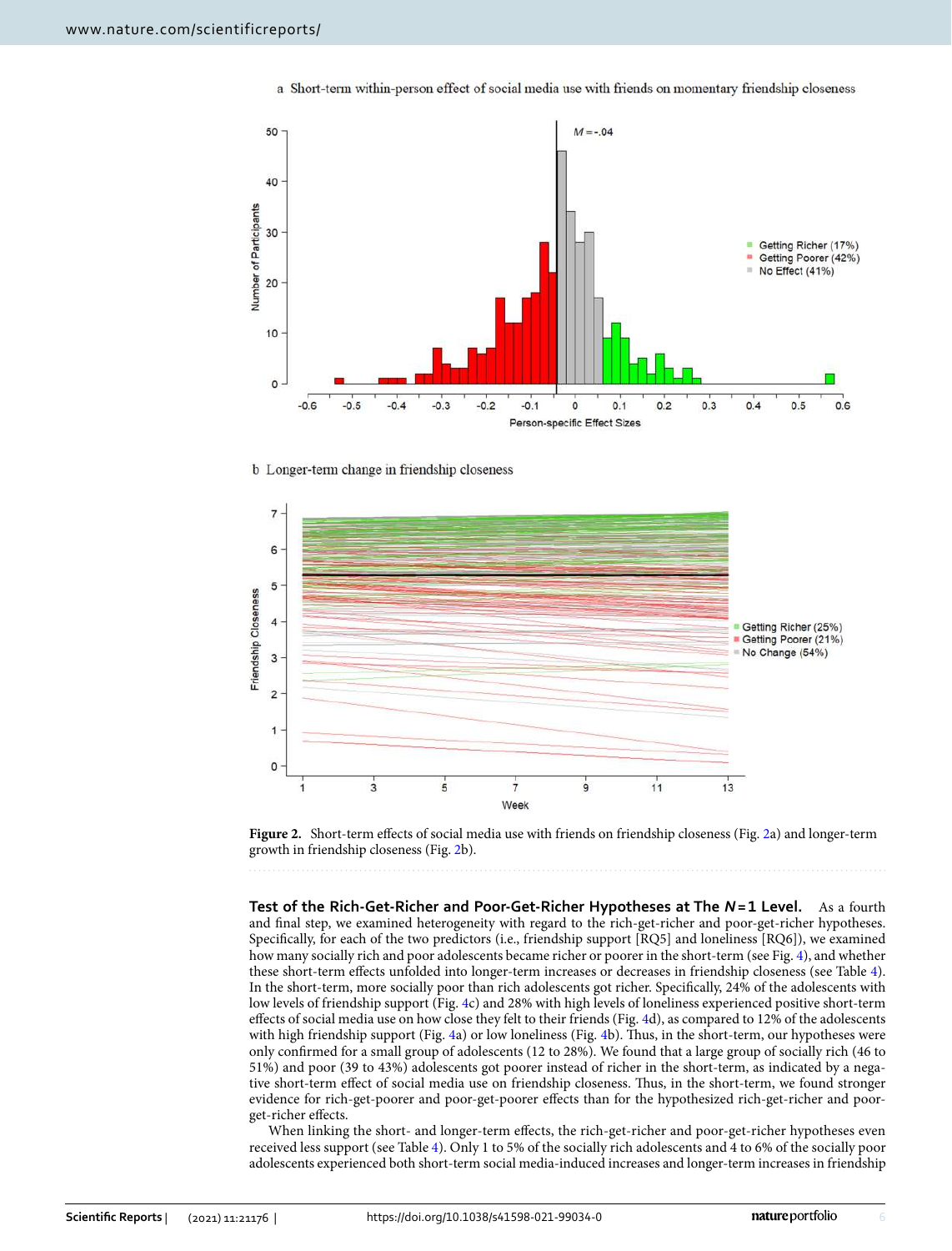

<span id="page-6-0"></span>Figure 3. Short-term within-person effect of social media use with friends on momentary friendship closeness for adolescents with varying levels of loneliness. *Note*. The y-axis ranges from the mean +/−1 SD. Subgroups of socially rich and poor adolescents were created based on the Mean +/1 SD, with the exception of low loneliness for which we used the absolute minimum of 1. Social media use with friends was dummy-coded  $(0=$  no social media use with friends; 1=social media use with friends).

closeness, which provides evidence for the 'get richer assumption' of both hypotheses. Instead, 12% of the socially poor adolescents experienced social media-induced *increases* in friendship closeness in the short-term, while their level of friendship closeness *decreased* in the longer-term. Tese fndings support our second overarching principle of media efects which states that short-term and longer-term efects can have an opposing sign.

**Exploratory Analyses With Regard to COVID‑19.** To examine the impact of COVID-19 on the development of adolescents' friendship closeness, we conducted additional exploratory analyses. Exploratory piecewise growth models (see Supplement 2 in the Supplementary Information) revealed that adolescents' mean levels of friendship closeness showed a signifcant drop from *M*=5.71 before to *M*=4.58 afer the school closure.

#### **Discussion**

Who benefts most from using social media is an important societal question that is centered around two opposing hypotheses in the media efects literature: the rich-get-richer versus the poor-get-richer hypotheses. Previous studies that have investigated these longstanding hypotheses used a nomothetic or group-diferential approach to examine whether socially rich or poor adolescents get richer<sup>[3](#page-12-2),[5,](#page-12-4)[7,](#page-12-6)[8](#page-12-7)</sup>. These studies yielded inconsistent findings, which may be due to the fact that they ignored three principles of media efects that are guided by theories on development and media effects<sup>[9–](#page-12-8)13</sup>. First, previous studies did not acknowledge that media effects occur within persons and could therefore only be examined at a within-person level. Second, short- and longer-term efects of social media may difer, and currently, there is a scarcity of insights into these developmental dynamics. Tird, as media efects are heterogeneous – the rich-get-richer and poor-get-richer hypotheses may hold for only some socially rich and poor adolescents. Using a state-of-the-art measurement burst design, the present study extended previous research by testing these three principles within one and the same study, by examining the heterogeneous short- and longer-term efects of social media use upon friendship closeness.

The findings of this study supported all three principles of media effects. First, our findings confirmed that we can only truly understand the efects of social media use among socially rich and poor adolescents by investigating media efects at a within-person level. By investigating the average within-person efect across all adolescents, we found that overall, adolescents felt less close to their friends afer using social media. Moreover, we found very little overall support for the rich-get-richer and poor-get-richer hypotheses, because adolescents' loneliness and friendship support were unrelated to their short-term within-person *increases* in friendship closeness afer using social media. We even found that adolescents with relatively low levels of loneliness were more likely to feel *less* close to their friends afer using social media, which seems to point at a socially rich-get-poorer phenomenon. Until so far, this rich-get-poorer efect has been unnoticed in the larger body of literature on the rich-get-richer and poor-get-richer hypotheses<sup>[3](#page-12-2),[6,](#page-12-5)[7](#page-12-6)</sup>, which may be due to the fact that previous studies only examined between-person associations or did not disentangle within-person associations from between-person associations<sup>14[,20](#page-13-6)</sup>. Future within-person studies are warranted to shed further light on this novel hypothesis that mainly the socially rich adolescents get poorer from using social media. One possible explanation is that social media use may negatively afect momentary friendship closeness among socially rich adolescents because it displaces their time

7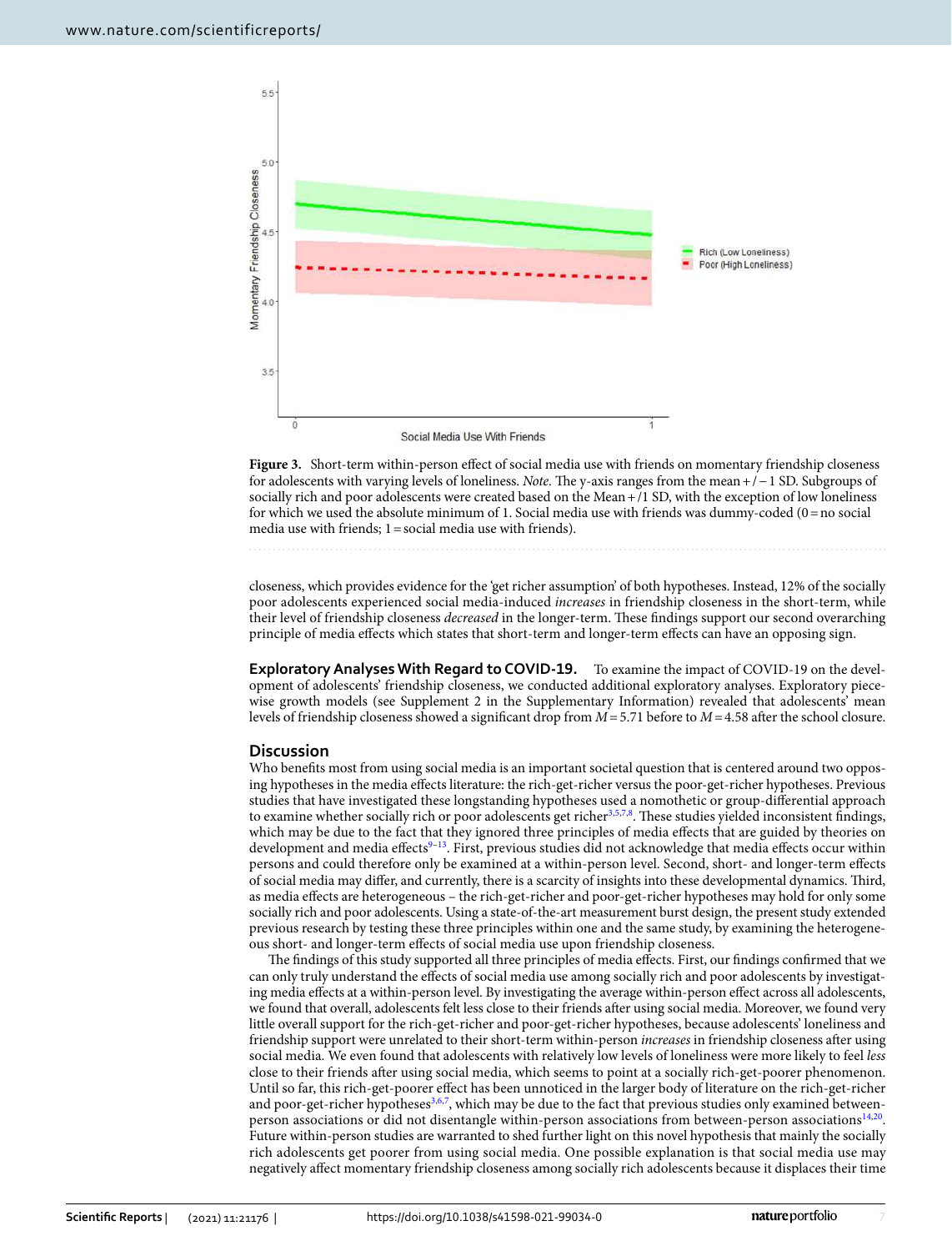|                                          | Model 2.1 (baseline) |                  |                  | Model 2.2 (H3)  |                  |                  |                  | Model 2.3 (RQ1 & RQ2) |                  |                  |                  |                  |
|------------------------------------------|----------------------|------------------|------------------|-----------------|------------------|------------------|------------------|-----------------------|------------------|------------------|------------------|------------------|
|                                          | $\boldsymbol{b}$     | $\beta$          | $\boldsymbol{p}$ | 95% CI          | $\boldsymbol{b}$ | $\beta$          | $\boldsymbol{p}$ | 95% CI                | $\boldsymbol{b}$ | $\beta$          | $\boldsymbol{p}$ | 95% CI           |
| Fixed effects                            |                      |                  |                  |                 |                  |                  |                  |                       |                  |                  |                  |                  |
| Growth Factors                           |                      |                  |                  |                 |                  |                  |                  |                       |                  |                  |                  |                  |
| FCL Intercept                            | 5.723                | 5.035            | .000             | [4.489, 5.700]  | 5.726            | 5.033            | .000             | [4.489, 5.666]        | 5.718            | 5.228            | .000             | [4.644, 5.940]   |
| FCL Slope                                | 0.000                | .001             | .457             | $[-.033, .040]$ | 0.000            | .002             | .468             | $[-.035, .038]$       | 0.002            | .002             | .456             | $[-.036, 0.039]$ |
| Correlations                             |                      |                  |                  |                 |                  |                  |                  |                       |                  |                  |                  |                  |
| Intercept & Slope                        | $-0.009$             | $-.068$          | .338             | $[-.321, .302]$ | $-0.009$         | $-.063$          | .348             | $[-.318, .298]$       | $-0.012$         | $-.096$          | .300             | $[-.363, .344]$  |
| $ST\_SMI\_FCL \rightarrow$<br>Slope (H3) |                      |                  |                  |                 | 0.066            | .051             | .269             | $[-.114, .209]$       |                  |                  |                  |                  |
| $FS \rightarrow Slope$ (RQ1)             |                      |                  |                  |                 |                  |                  |                  |                       | 0.021            | .076             | .192             | $[-.100, .269]$  |
| $LON \rightarrow$ Slope<br>(RQ2)         |                      |                  |                  |                 |                  |                  |                  |                       | 0.002            | .010             | .449             | $[-.169, .171]$  |
| $ST\_SMI\_FCL \rightarrow$<br>Intercept  |                      |                  |                  |                 | $-1.080$         | $-.087$          | .033             | $[-.173, .005]$       |                  |                  |                  |                  |
| $FS \rightarrow$ Intercept               |                      |                  |                  |                 |                  |                  |                  |                       | 0.365            | .148             | .001             | [.056, .242]     |
| $LON \rightarrow$ Intercept              |                      |                  |                  |                 |                  |                  |                  |                       | $-0.394$         | $-.197$          | .000             | $[-.284, -.104]$ |
|                                          | Model 2.1 (baseline) |                  |                  |                 | Model 2.2 (H3)   |                  |                  | Model 2.3 (RQ1 & RQ2) |                  |                  |                  |                  |
|                                          | $\sigma^2$           | $\boldsymbol{p}$ | 95% CI           |                 | $\sigma^2$       | $\boldsymbol{p}$ | 95% CI           |                       | $\sigma^2$       | $\boldsymbol{p}$ | 95% CI           |                  |
| Variance (Random Effects)                |                      |                  |                  |                 |                  |                  |                  |                       |                  |                  |                  |                  |
| FCL Intercept                            | 1.295                | .000             | [1.013, 1.615]   |                 | 1.283            | .000             | [1.008, 1.607]   |                       | 1.119            | .000             | [0.862, 1.425]   |                  |
| FCL Slope                                | 0.015                | .000             | [0.006, 0.026]   |                 | 0.015            | .000             | [0.006, 0.026]   |                       | 0.014            | .000             | [0.004, 0.027]   |                  |
| $R^2$ FCL Intercept                      |                      |                  |                  |                 | 0.008            | .000             | [0.000, 0.030]   |                       | 0.063            | .000             | [0.030, 0.109]   |                  |
| $R^2$ FCL Slope                          |                      |                  |                  |                 | 0.004            | .000             | [0.000, 0.045]   |                       | 0.015            | .000             | [0.001, 0.089]   |                  |

<span id="page-7-0"></span>**Table 3.** Growth modelling results regarding the longer-term growth in friendship closeness (FCL) based on the follow-up assessments. ST\_SMI\_FCL=short-term social media-induced change in friendship closeness (obtained from M1.1); FS = Friendship Support; LON = Loneliness; *b*s are unstandardized; βs are standardized using the STDYX Standardization in Mplus; *p*-values are one-tailed Bayesian *p*-values<sup>27</sup>; significant fixed effects are depicted in bold.

spent on face-to-face interactions with their friends<sup>[29](#page-13-15)</sup>. To fully understand the effects of social media use on momentary friendship closeness, simultaneous face-to-face interactions need to be taken into account in future research (see e.g., Achterhof et al.<sup>30</sup>).

Second, as predicted by theories on human development<sup>[10,](#page-12-12)15</sup>, our findings also confirmed that short-term media efects may difer from longer-term efects. In other words, adolescents who experienced a positive or negative efect of social media on friendship closeness in the short term did not necessarily experience longer-term change in friendship closeness across the subsequent 3 months. This finding confirms the evolutionary theory of loneliness which suggests that feelings of loneliness may motivate adolescents to repair or replace perceived defciencies in social relationships by increasing their motivation to attend to and approach social stimuli that may satisfy their need for social connection in the longer-term<sup>31</sup>. Based on this theory, we expect that short-term decreases in friendship closeness afer using social media may lead to enhanced re-afliation motives, which may stimulate adolescents to invest more time in their friendships, which in turn promotes their friendship closeness in the longer-term. In the end, the negative momentary within-person efects of social media use on friendship closeness may prevent a drop in feelings of friendship closeness in the long-term. Tis principle seems to hold for at least some adolescents, as one in four adolescents who felt less close to their friends in the short term, felt closer in the longer-term. Tis sensitivity to time scales may radically alter some of the existing conclusions regarding media efects. We therefore need structural and theory-guided decisions regarding the time scale on which media effects are measured $11$ .

Third, as predicted by theories on transactional development<sup>[9](#page-12-8)</sup> and the Differential Susceptibility to Media Effects Model<sup>13</sup>, we found that both the short-term and longer-term effects differed from person to person. Specifcally, the friendship closeness of the majority of the adolescents decreased (41%) or remained the same (41%) afer using social media, whereas only 17% got richer in the short-term in terms of friendship closeness. Although we found overall very little support for the rich-get-richer and poor-get-richer hypotheses, both hypotheses were confirmed among a relatively small group of adolescents. This study, as well as other recent work<sup>32-[34](#page-13-19)</sup>, therefore strongly stresses the need to abandon the assumption of homogeneity of media efects (which still is key- albeit implicit- in all nomothetic and between-person studies<sup>14</sup>). People differ, and so does their susceptibility to media effects. These differences cannot be ignored, as without a person-specific approach, the field is unable to grasp how each person is affected by his or her media use $14,35$  $14,35$ .

Apart from providing evidence for the three principles of media efects, the implications of the study may expand the rich-get-richer and poor-get-richer hypotheses beyond the constructs of interest of this study. We investigated these hypotheses with regard to adolescents' use of Instagram, WhatsApp, and Snapchat, and by selecting loneliness and friendship support as indicators of social richness and poorness, and friendship closeness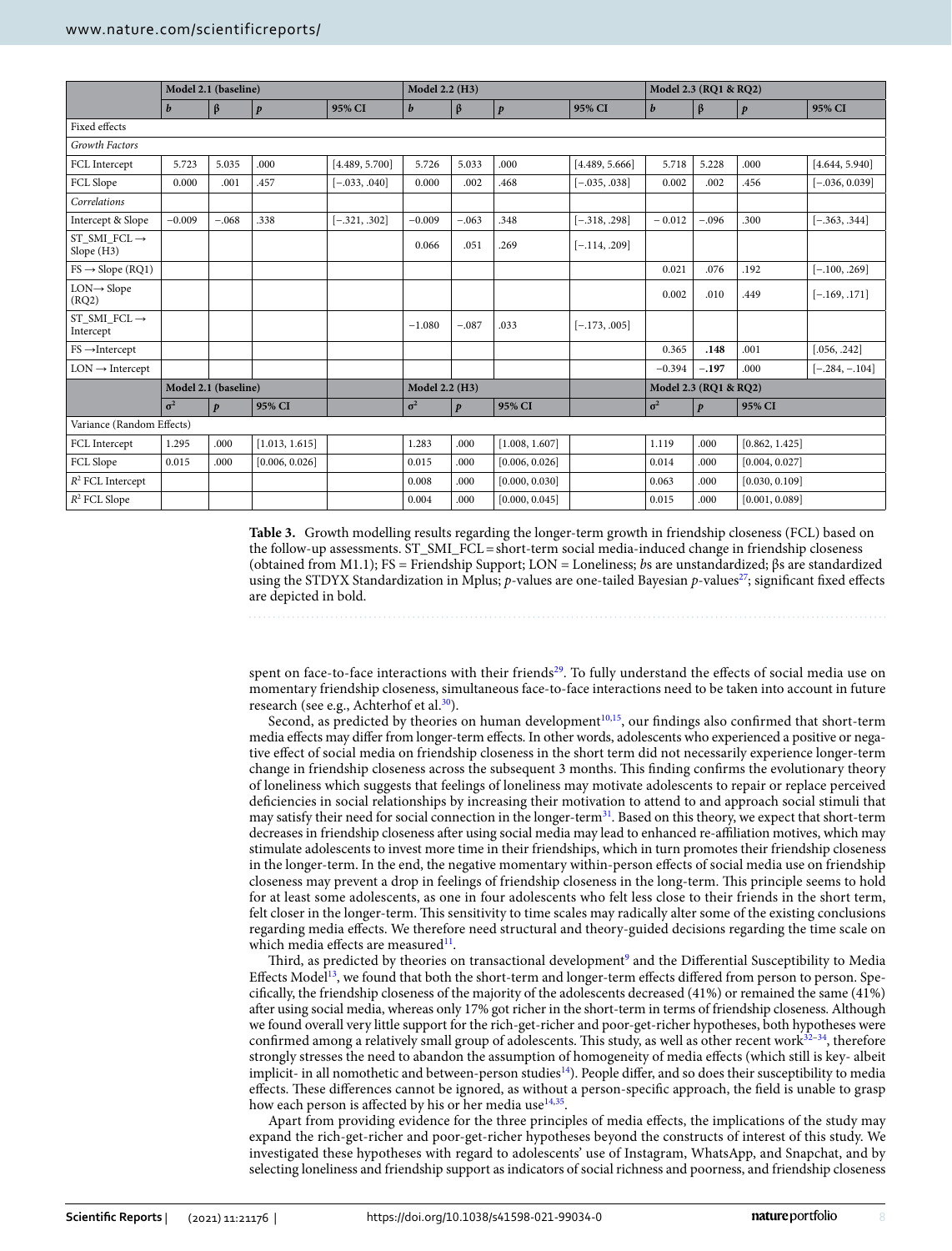

<span id="page-8-0"></span>**Figure 4.**  $N=1$  Short-term effects of social media use with friends on momentary friendship closeness among socially rich (Fig. [4a](#page-8-0) & [4b](#page-8-0)) and poor adolescents (Fig. [4](#page-8-0)c & [4d](#page-8-0)). *Note.* Subgroups of socially rich and poor adolescents were created based on the Mean+/1 SD, with the exception of low loneliness for which we used the absolute minimum of 1. Social media use with friends was dummy-coded (0 = no social media use with friends; 1=social media use with friends).

| <b>Effect size patterns</b> |                | All              |                | Socially rich participants |                    | Socially poor participants |                         |  |
|-----------------------------|----------------|------------------|----------------|----------------------------|--------------------|----------------------------|-------------------------|--|
|                             |                | participants     |                | $\uparrow$ FS $n = 69$     | $\perp$ LON $n=85$ | $\perp$ FS n = 160         | $\uparrow$ LON $n = 69$ |  |
| <b>Short-Term</b>           | Longer-Term    | $\boldsymbol{n}$ | $\%$           | $\%$                       | $\%$               | $\%$                       | $\%$                    |  |
| Getting richer              |                | 63               | 17             | 12                         | 12                 | 24                         | 28                      |  |
|                             | Getting Richer | 15               | $\overline{4}$ | $\mathbf{1}$               | 5                  | $\overline{4}$             | 6                       |  |
|                             | No Change      | 30               | 8              | 9                          | 5                  | 9                          | 10                      |  |
|                             | Getting Poorer | 18               | 5              | 1                          | $\overline{c}$     | 12                         | 12                      |  |
| Getting poorer              |                | 157              | 42             | 46                         | 51                 | 39                         | 43                      |  |
|                             | Getting Poorer | 29               | 8              | $\overline{4}$             | 10                 | 7                          | 7                       |  |
|                             | No Change      | 89               | 24             | 30                         | 30                 | 17                         | 25                      |  |
|                             | Getting Richer | 39               | 10             | 12                         | 11                 | 14                         | 10                      |  |
| Noeffect                    |                | 153              | 41             | 42                         | 37                 | 37                         | 29                      |  |
|                             | No Change      | 82               | 22             | 22                         | 20                 | 20                         | 13                      |  |
|                             | Getting Richer | 40               | 11             | 12                         | 10                 | 10                         | 7                       |  |
|                             | Getting Poorer | 31               | 8              | 9                          | 7                  | 7                          | 9                       |  |
| Total                       |                | 373              | 100            | 100                        | 100                | 100                        | 100                     |  |

<span id="page-8-1"></span>**Table 4.** Distribution of *N*=1 efect sizes among socially rich and socially poor adolescents. ↑FS=high on friendship support; ↓ LON=low on loneliness; ↓ FS=low on friendship support; ↑ LON=high on loneliness. Efects were considered as negative/positive based on the cut-of points β≤− .05 and β≥.05. Subgroups of socially rich and poor adolescents were created based on the Mean +/1 SD, with the exception of low loneliness for which we used the absolute minimum of 1.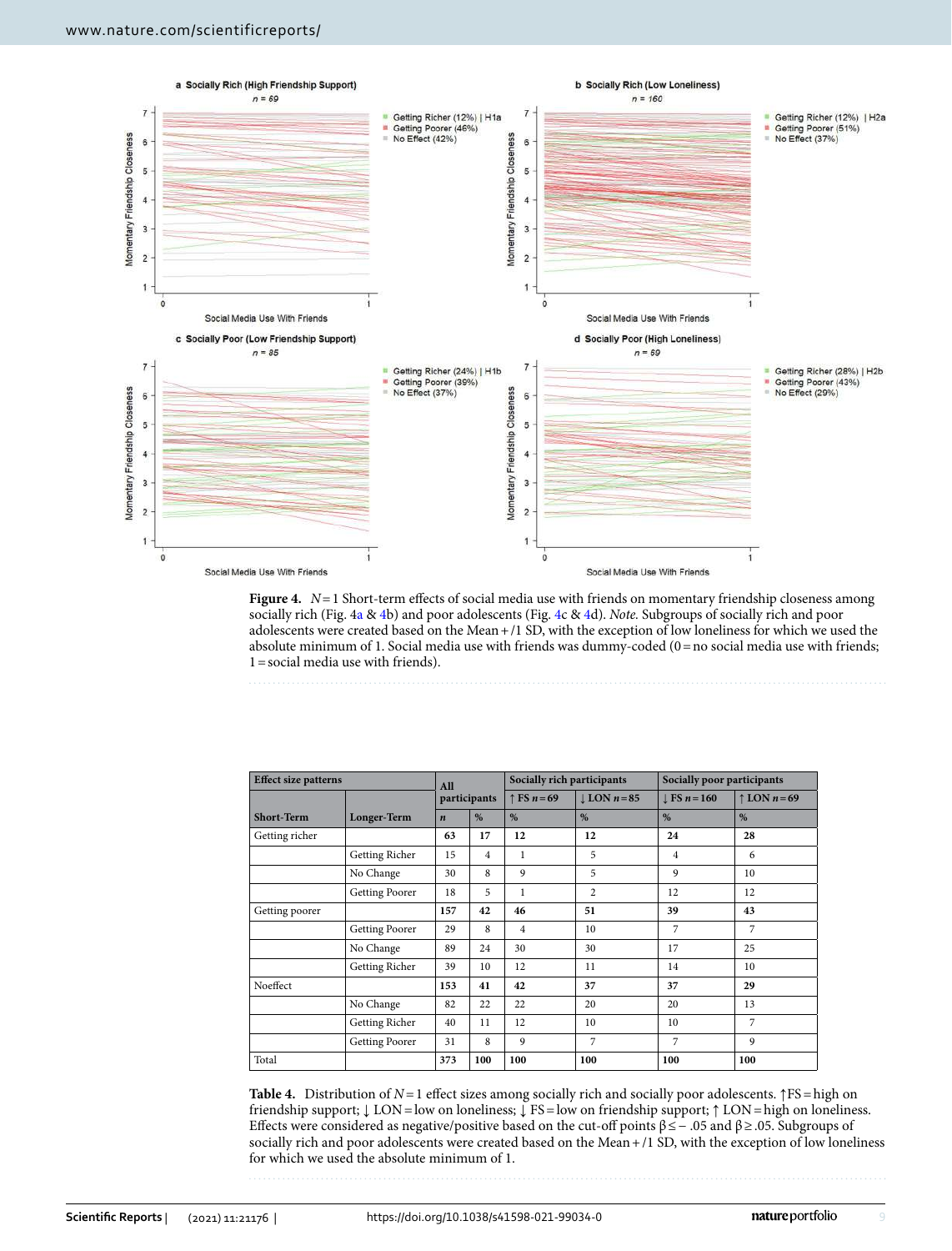as outcome variable. However, the hypotheses have been examined with regard to a wide range of other indicators of social richness and poorness (e.g., extraversion and self-esteem) and may also be relevant with regard to other social media platforms and messaging apps. Furthermore, by selecting friendship closeness as outcome measure, we focused on just one specifc aspect of friendships. Other studies have used other indicators of friendships, such as friendship quality, intimacy, and friendship initiation<sup>3,[8](#page-12-7),[36](#page-13-21)</sup>, as well as more general indicators of online social capital<sup>6</sup>. Studies that examined the rich-get-richer and poor-get-richer hypotheses in these domains used a nomothetic or group-diferential approach that estimates one efect size for the entire (sub)group of socially rich or poor adolescents. Tese studies therefore did not acknowledge insights from developmental and media efects theories that suggest that diferences within subgroups of socially rich and poor adolescents are larger than diferences between these subgroups. We should therefore abandon the question *whether* socially rich or poor adolescents beneft most strongly from using social media and instead investigate *which* socially rich and poor adolescents beneft from using social media, and which adolescents do not with regard to a wide range of indicators of social capital and social media use.

Theoretically, such a research line on investigating which socially rich and poor adolescents benefit most strongly from social media could build forward on the Differential Susceptibility to Media Effects Model<sup>[13](#page-12-11)</sup>, which states that the efects of social media difer from person to person, based on a unique combination of dispositional and socio-contextual characteristics. Even though this theory has become leading in media efects research, still very little is known about the dispositional characteristics that diferentiate socially rich and poor adolescents who become richer due to their social media use from those who do not become richer, or even poorer. We are now in the unique position to answer the question what the underlying mechanisms of the short-term efects of social media use are. We therefore need to understand the diferential efects of various types of social media use (e.g., private communication with friends vs. browsing through public posts), the content of social media use (e.g., humor or self-disclosure of intimate information), and the subjective interpretations of this content (e.g., feeling supported vs. misunderstood).

Finally, the present study may have important implications for practice. Practitioners and policy makers ofen want to know for whom social media are good or bad, to provide adolescents general advice about their media use. This study confirms that one-size advice does not fit all. Specially, we showed that some lonely adolescents may beneft from using social media, others not, and yet others may even sufer from using social media. Moreover, only a small group of the socially rich and poor adolescents beneft from using social media both in the short- and longer-term. If reality is so nuanced, it may be difcult to help adolescents based on general advice. We can only efectively help adolescents by providing them tailored, person-specifc advice based on their own, unique short- and longer-term experiences and efects. We therefore need to examine how we can implement the person-specifc results of this study into eHealth applications to provide adolescents and their parents insight in whether and why social media use makes them socially richer or poorer<sup>[37,](#page-13-22)38</sup>. Such personalized feedback based on ESM data has already been successfully implemented in clinical settings and, despite the increased burden, both therapists and patients evaluate it as an insightful addition to the usual care<sup>[39](#page-13-24)</sup>.

### **Method**

**Sample characteristics.** The sample of this study consisted of 383 adolescents (54% girls;  $M_{\text{age}} = 14.02$  years, *SD*=0.69) from diferent educational tracks: 43% were enrolled in lower prevocational secondary education (VMBO), 31% in intermediate general secondary education (HAVO), and 26% in academic preparatory education (VWO). As 96% of the adolescents was born in the Netherlands and self-identifed as Dutch, the sample was a fairly accurate representation in terms of country of birth, because 95% of all 10- to 15-year-olds who lived in the school's municipality was born in the Netherlands<sup>40</sup>. Moreover, the sample was also an accurate representa-tion of the Dutch population of adolescents in terms of social media use<sup>[41](#page-13-26)</sup>.

**Procedure.** *Sample recruitment and selection.* The larger project has been approved by the Ethics Review Board of the Faculty of Social and Behavioral Sciences of the University of Amsterdam and all methods were performed in accordance with the relevant guidelines and regulations. A priori power analyses using Monte Carlo simulations were conducted for the larger project (see <https://osf.io/ar4vm>). These analyses indicated that a sample size of 300 participants with 42 assessments would be sufficient to reliably detect small within-person efect sizes in multi-level analyses with a power of 0.80 and signifcance level of 0.05. Taking potential attrition and compliance into account, we aimed for a sample size of 400 participants.

We invited all students in Grade 8 and 9 from a Dutch secondary school to participate in the study. Of the 745 students, 400 received informed consent from their parents or legal guardians for all the study participation. Of the 400 students with parental consent, 388 also provided informed assent themselves. The sample of the ESM study consisted of 387 participants, as one student withdrew from the study. We excluded four additional participants from the analyses as they did not use Instagram, WhatsApp or Snapchat more than once per week. Hence, the fnal sample of the present study consisted of a subsample of 383 adolescents who completed the baseline survey and participated in the ESM study, of whom 373 completed one or more follow-up surveys.

*Baseline survey.* At the start of the project, adolescents completed a baseline survey during a classroom session at school. This survey contained, amongst other scales, questions about friendship support and loneliness. Upon completion of the baseline survey, the researchers provided adolescents instructions about the ESM study and adolescents installed the ESM software application (Ethica Data) on their own mobile phone. Subsequently, adolescents completed an initial set of questions using the Ethica Data app to get familiar with the app and to indicate which social media platforms (i.e., Instagram/WhatsApp/Snapchat) they used more than once a week. They received a small gift for participating in the baseline session.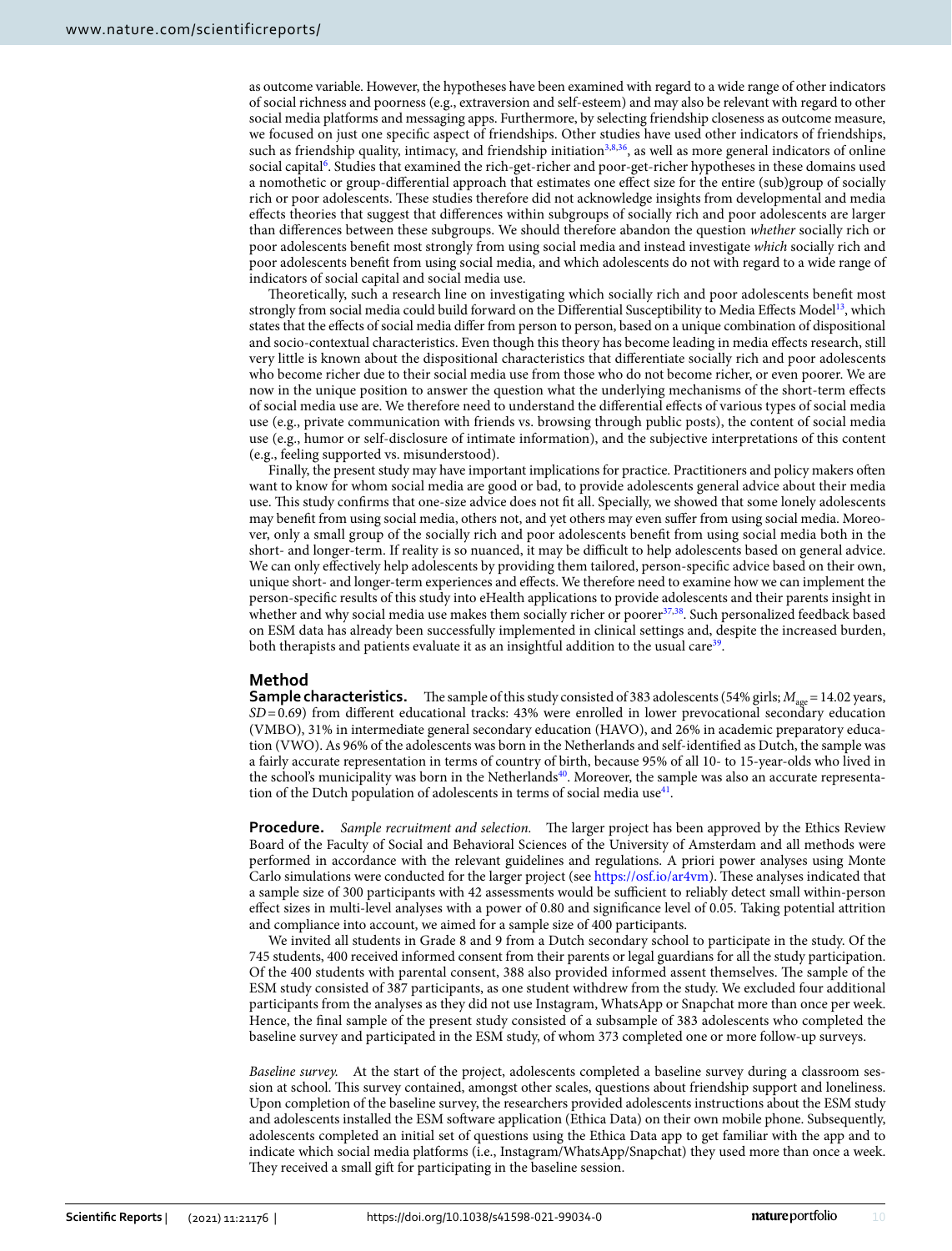*ESM surveys.* During the three-week ESM study, we measured, amongst other variables, adolescents' social media use and friendship closeness. They received six two-minute surveys per day at random time points within a fxed time interval (i.e., 126 ESM surveys per adolescent; 23 to 24 questions per survey). A detailed description of the exact notifcation scheme, reminders, and response windows can be found on the Open Science Framework (OSF; <https://osf.io/tbdjq/>). Adolescents received a financial compensation of €0.30 for each completed questionnaire. In addition, each day, we raffled off 4 times  $\epsilon$ 25,- among all adolescents who completed all six surveys the previous day.

We sent a total of 48,258 ESM surveys. Due to some unforeseen technical issues, 428 surveys (0.89%) were not received by the participants. Accordingly, participants received 47,830 surveys, of which 35,099 (73%) were fully or partially completed. On average, adolescents completed 91.64 out of 126 surveys (*SD*=23.74, *Min*=11, *Max* = 125, *Mdn* = 96). Since 360 participants completed 50 assessments or more, the requirements (*N*≥ 300 participants and *T* ≥ 50 to 100 assessments) to conduct *N* = 1 analyses were met<sup>42[,43](#page-13-28)</sup>. Participants' response rates were not associated with their baseline levels of friendship support and loneliness and with their mean levels of friendship closeness and social media use during the ESM.

*Follow-up surveys.* Following upon the ESM, every other two weeks adolescents received a link to a 5-min online follow-up Qualtrics survey, in which we measured their experiences of friendship closeness with regard to the previous week. Adolescents received a fnancial compensation of €1 to €2 per completed follow-up survey. In addition, we raffled off 4 times  $\epsilon$ 25,- among all adolescents who completed the follow-up survey within two days. The 373 adolescents who participated in the follow-up part of the study completed a total of 2,208 follow-up assessments on friendship closeness, with an average of 5.92 (*SD*=1.71, *Min*=1, *Max*=7, *Mdn*=7) assessments per adolescent. Participants' response rates were not associated with their baseline levels of friendship support and loneliness and with their mean levels of friendship closeness during the follow-up.

**Measures.** An overview of the questionnaires could be fnd at the Open Science Framework ([https://osf.io/](https://osf.io/4egth/) [4egth/\)](https://osf.io/4egth/).

*Friendship support (baseline survey).* Adolescents' baseline level of friendship support was measured with a short form of the Network of Relationship Inventory (NRI<sup>[2](#page-12-1)</sup>). Like previous research<sup>44</sup>, friendship support was measured with one item on companionship ("In the past week, how pleasant was the relationship with your close friends?") and one item on afection ("In the past week, how much did your close friends show that they care about you?"). Adolescents reported on a 5-point scale, which ranged from 1 "not at all" to 5 "completely". We averaged the two items. Cronbach's alpha was .58 and Pearson's *r* was .37.

*Loneliness (baseline survey).* In line with previous research, we measured adolescents' baseline level of loneli-ness with the UCLA loneliness scale<sup>[4](#page-12-3),[5,](#page-12-4)45</sup>. We used a shortened version of the scale that consisted of five negatively worded items (e.g., "How ofen in the previous week did you feel alone?"), which measured adolescents' experiences of loneliness. Adolescents answered on a 5-point-scale, ranging from 1 "never" to 5 "very ofen". Previous research showed that the shortened scale correlates strongly with the original 20-item scale and that all five items load on one factor<sup>5,[46](#page-13-31)</sup>. We averaged the five items. Cronbach's alpha was .78.

*Short-term within-person predictor–social media use with close friends (ESM study).* We measured adolescents' social media use with close friends for the three most frequently used social media platforms and messaging apps among Dutch middle adolescents: Instagram, WhatsApp, and Snapchat<sup>[41](#page-13-26)</sup>. At each ESM assessment, adolescents were asked whether they had been in touch with their friends in the previous hour, and could select the following multiple answer options: yes via Instagram, yes via WhatsApp, yes via Snapchat, yes face-to-face, yes in a diferent way, or no. For each ESM assessment, we created one dummy score that indicated whether or not adolescents had used Instagram, WhatsApp or Snapchat with friends in the previous hour (i.e., 0=no social media use with friends, 1=social media use with friends).

*Short-term within-person outcome–friendship closeness (ESM study).* In line with previous studies on social media use and friendship closeness<sup>3[,18](#page-13-4)</sup>, we measured adolescents' experiences of friendship closeness with the following ESM item: *"How close to your close friends do you feel right now?".* Answer categories ranged from 1 "not at all" to 7 "completely", with 4 "a little" as midpoint. The intra-class correlation was .41, indicating that 41% of the variance in momentary friendship closeness was due to diferences between persons and the remaining 59% due to diferences within persons and error.

*Longer-term outcome–friendship closeness (follow-up surveys).* We measured adolescents' experiences of friendship closeness in each of the follow-up surveys with one item ("How close to your close friends did you feel in the past week?"). Answer categories ranged from 0 "not at all" to 7 "completely." The intra-class correlation was 0.50.

**Statistical analyses.** Unless indicated otherwise, we exactly followed our preregistered analysis plan [\(https://osf.io/c2j5y](https://osf.io/c2j5y)). We examined the rich-get-richer and poor-get-richer hypotheses by estimating two series of models in Mplus 8.5: Dynamic Structural Equation Models (DSEM)<sup>27</sup> and longitudinal multi-level growth curve models<sup>28</sup>. We estimated the models with Bayesian Markov Chain Monte Carlo (MCMC) estimation with a minimum number of 5,000 iterations. By default, DSEM in Mplus uses uninformative priors. Before estimating the DSEM models, we checked the assumption of stationarity according to our preregistered analysis plan. The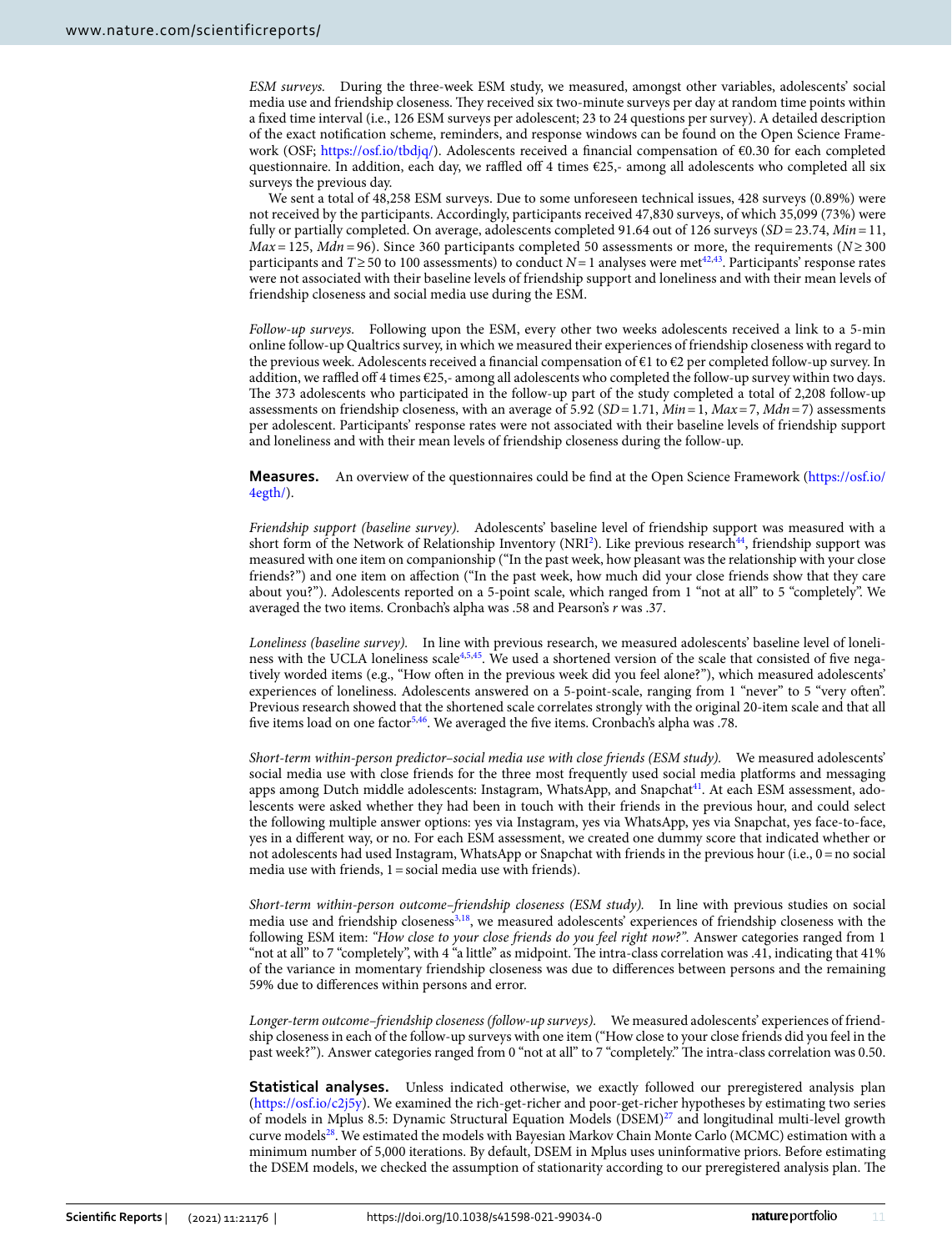data met the stationarity assumption, as only 0.3% of the variance in friendship closeness was explained by day of the study.

In line with McNeish and Hamaker<sup>27</sup>, we estimated each model in different steps, which enabled us to compare the proportion of explained variance. A detailed description of the models is provided below. All models converged successfully as the Potential Scale Reduction (PSR) values were very close to 1, none of the parameter trace plots contained trends, spikes, or other irregularities, and the model ft was constant afer doubling the number of iterations<sup>47</sup>.

*Short-term efects of social media use on friendship closeness (model 1).* Based on the ESM data, we frst investigated short-term social media-induced changes in friendship closeness (Model 1.1) and whether these changes depend on baseline levels friendship support and loneliness (Model 1.2). We estimated two-level autoregressive lag-1 models (AR[1]models) with friendship closeness as the outcome, in which we disentangled within-person efects (level 1) from between-person associations (level 2).

At the within-person level of the baseline lag-1 model (Model 1.1), we included the autoregressive efect of friendship closeness, to control for friendship closeness at each previous assessment. In addition, we estimated the average within-person efect of social media use with friends on friendship closeness. We followed the approach of McNeish and Hamaker<sup>27</sup> by predicting friendship closeness from social media use with friends measured at the same measurement occasion. Temporal precedence, a condition for causality, was already implied by the fact that we measured social media use with friends with regard to a diferent time span (i.e., "the past hour") than friendship closeness ("right now"[\)48](#page-13-33).

At the between-person level of Model 1.1, we specifed between-person variance around adolescents' average level of friendship closeness (i.e., random intercept). We also included the between-person variance (i.e., random slopes) around the average within-person efect of social media use with friends on friendship closeness and around the autoregressive efect of friendship closeness. Tis enabled us to determine the person-specifc efect sizes for short-term social media-induced changes in friendship closeness. Finally, we included the correlation between the random intercepts and slopes to obtain more stable estimations.

In Model 1.2, we investigated the rich-get-richer (H1a vs. H2a) and poor-get-richer (H1b vs. H2b) hypotheses in the short term. Specifcally, we extended Model 1.1 by predicting adolescents' short-term social media-induced changes in friendship closeness from friendship support and loneliness. At the between-person level, we included friendship support and loneliness as time-invariant predictors of the person-specifc within-person efects of social media use with friends on friendship closeness (i.e., random efects). We also included the correlation between loneliness and friendship support.

*Linking short-term efects to longer-term change in friendship closeness (model 2).* Second, we assessed adolescents' longer-term change in friendship closeness across three months (Model 2.1) and whether this change could be predicted by the short-term efects of social media use on friendship closeness (Model 2.2). Longitudinal multi-level growth curve models were specifed based on the seven biweekly follow-up surveys. We estimated two-level models with repeated follow-up assessments of friendship closeness (level 1; within-person level) nested within adolescents (level 2; between-person level).

At the within-person level of the baseline growth model (Model 2.1), we predicted friendship closeness by week of the study (i.e., linear slope). Week of the study was recoded so that the intercept refected adolescents' level of friendship closeness at the frst follow-up assessment and the slope refected the average biweekly withinperson change in friendship closeness across the entire three-month follow-up period. We also explored whether there was a curvilinear trend in the longer-term development of friendship closeness by adding a quadratic slope to the multi-level growth models. As the quadratic slope was not signifcant and only explained 2% of the within-person variance in friendship closeness, we continued our analyses by estimating linear growth models.

At the between-person level of Model 2.1, we specifed the between-person variance around the level of friendship closeness (i.e., random intercept). In addition, to examine heterogeneity in the longer-term change in friendship closeness, we also specifed the between-person variance around the average longer-term change in friendship closeness (i.e., random linear slope). Finally, we included the correlation between the random intercept and slope.

In Model 2.2, we investigated whether adolescents' short-term social media induced-changes in friendship closeness accumulated into longer-term change in friendship closeness following the procedure by Keijsers et al.<sup>49</sup>. We extended the between-person part of the Model 2.1 by including the person-specific effect sizes of short-term social media-induced changes in friendship closeness from Model 1.1 as time-invariant predictors at the between-person level. We predicted adolescents' level (i.e., random intercept) and longer-term change in friendship closeness (i.e., random linear slope) from their short-term social media-induced changes in friendship closeness (H3).

Tird, we investigated whether adolescents' longer-term change in friendship closeness would depend on their friendship support (RQ1) and loneliness (RQ2) (Model 2.3), and, if so, whether these efects would be mediated by adolescents' short-term efect of social media use on friendship closeness (RQ3 & RQ4; Model 2.4). In Model 2.3, we investigated whether friendship support and loneliness were related to adolescents' longer-term change in friendship closeness, by extending the between-person part of growth Model 2.1. We included friendship support (RQ1) and loneliness (RQ2) as time-invariant predictors of the level of friendship closeness (i.e., random intercept) and longer-term change (i.e., random linear slope) in friendship closeness. We also included the correlation between loneliness and friendship support.

We finally integrated model Models 2.2 and 2.3 in Model 2.4 to investigate whether the short-term social media-induced changes in friendship closeness drive the longer-term developmental change in friendship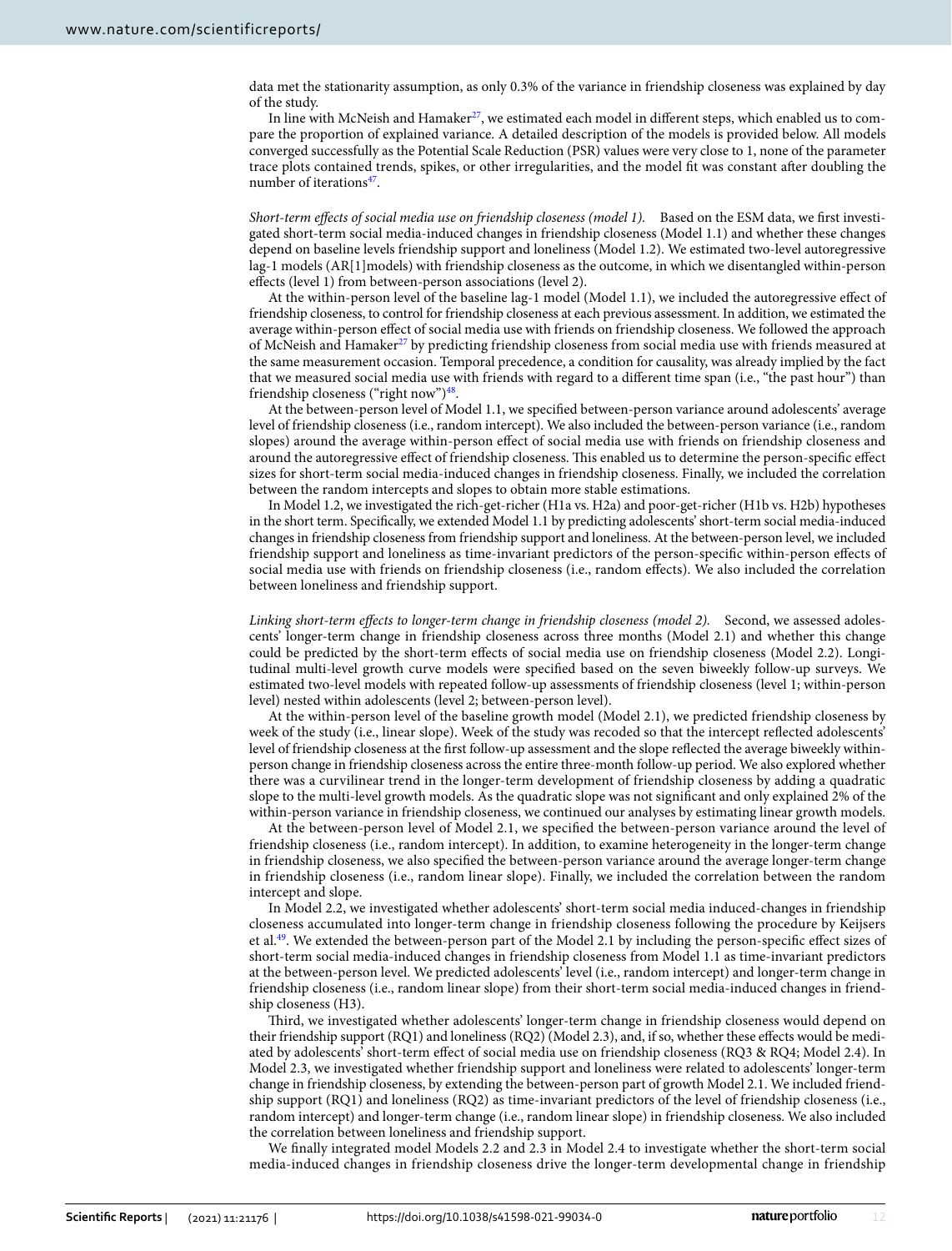closeness among socially rich and poor adolescents. To investigate these multi-level mediation hypotheses, we predicted the short-term social media-induced changes in friendship closeness from friendship support and loneliness. Moreover, we predicted the level (i.e., random intercept) and longer-term change (i.e., random slope) in friendship closeness from loneliness, friendship support, and the short-term social media-induced changes in friendship closeness. To investigate whether the efects of friendship closeness and loneliness on adolescents' longer-term developmental change in friendship closeness were explained (mediated) by the short-term social media-induced increases in friendship closeness, we also specifed the indirect efects (RQ3 & RQ4).

Test of the Rich-Get-Richer and Poor-Get-Richer hypotheses at The  $N=1$  level. As a fourth and final step, we tested the rich-get-richer hypotheses and poor-get-richer hypotheses from a person-specifc *N*=1 approach. Tis approach enabled us to reveal for each of the two predictors (i.e., friendship support [RQ5] and loneliness [RQ6]), for what percentage of socially rich adolescents the rich-get-richer hypothesis was confrmed and for what percentage of socially poor adolescents the poor-get-richer hypothesis was confirmed<sup>26</sup>. To do so, we frst determined who was socially poor and who was socially rich. Adolescents who scored at least 1 *SD* above the sample mean on friendship support were considered as socially rich (*n*=69, see Table [4](#page-8-1)). For loneliness, we considered all adolescents with the absolute minimum of 1 as socially rich (*n*=85), as a value of minus one standard deviation below the mean was out of range. Conversely, all adolescents who scored at least 1 *SD* below the sample mean on friendship support ( $n=160$ ) or at least 1 *SD* above the sample mean on loneliness ( $n=69$ ) were considered as socially poor.

Second, we determined for what percentage of socially rich and socially poor adolescents short-term social media-induced increases in friendship closeness and longer-term increases in friendship closeness were found. Based on our previous work<sup>[50,](#page-13-35)[51](#page-13-36)</sup>, a recent meta-review of the media effects literature<sup>[52](#page-13-37)</sup>, and recommendations on the use of effect sizes in longitudinal autoregressive studies<sup>53</sup>, we selected an effect size of  $\beta$  = .05 as the smallest efect of interest. We preregistered that an adolescent got socially richer if (a) the standardized person-specifc short-term within-person effect of social media use on friendship closeness was greater than  $\beta$  = .05 (i.e., shortterm social media-induced increase in friendship closeness; Model 1.1) and (b) the standardized person-specifc slope was greater than  $\beta$  = .05 (i.e., longer-term growth in friendship closeness; Model 2.1).

*Sensitivity analyses.* Finally, as preregistered, we conducted sensitivity analyses to shed light on the robustness of the fndings against potentially untrustworthy answer patterns (see Supplement 3 in the Supplementary Information for more details). Following the procedure of Pouwels et al.[18](#page-13-4), participants' answer patterns were considered as potentially untrustworthy if at least two out of the following three criteria were violated: (1) consistent within-person response patterns, (2) no outliers, (3) absence of unserious responses to open comments (e.g., gross comments or jokes). All fndings were replicated afer excluding eight participants whose answers we considered as potentially untrustworthy.

#### **Data availability**

The data set generated and analysed during the current study is openly available on Figshare<sup>[54](#page-13-39)</sup>. The preregistration of the design, sampling and analysis plan ([https://osf.io/hxf7t\)](https://osf.io/hxf7t), the questionnaires, and analysis scripts used to analyse the data for this paper ([https://osf.io/9ry7j/\)](https://osf.io/9ry7j/) are available online on the Open Science Framework.

Received: 31 May 2021; Accepted: 13 September 2021 Published online: 27 October 2021

#### **References**

- <span id="page-12-0"></span>1. Putnam, R. D. & Goss, K., A. Introduction in *Democracies in fux: Te evolution of social capital in contemporary society* (ed Putnam, R. D.) (Oxford University Press, 2002).
- <span id="page-12-1"></span>2. Furman, W. & Buhrmester, D. Children's perceptions of the personal relationships in their social networks. *Dev. Psychol.* **21**, 1016–1024. <https://doi.org/10.1037/0012-1649.21.6.1016> (1985).
- <span id="page-12-2"></span>3. Lee, S. J. Online communication and adolescent social ties: Who benefts more from Internet use?. *J. Comput. Mediat. Commun.* **14**, 509–531.<https://doi.org/10.1111/j.1083-6101.2009.01451.x> (2009).
- <span id="page-12-3"></span>4. Kraut, R. *et al.* Internet paradox revisited. *J. Soc. Issues* **58**, 49–74.<https://doi.org/10.1111/1540-4560.00248> (2002).
- <span id="page-12-4"></span>5. Valkenburg, P. M. & Peter, J. Preadolescents' and adolescents' online communication and their closeness to friends. *Dev. Psychol.* **43**, 267–277.<https://doi.org/10.1037/0012-1649.43.2.267> (2007).
- <span id="page-12-5"></span>6. Cheng, C., Wang, H.-Y., Sigerson, L. & Chau, C.-L. Do the socially rich get richer? A nuanced perspective on social network site use and online social capital accrual. *Psychol. Bull.* **145**, 734–764. <https://doi.org/10.1037/bul0000198>(2019).
- <span id="page-12-6"></span>7. Frison, E. & Eggermont, S. Toward an integrated and diferential approach to the relationships between loneliness, diferent types of Facebook use, and adolescents' depressed mood. *Commun. Res.* **47**, 701–728.<https://doi.org/10.1177/0093650215617506>(2020).
- <span id="page-12-7"></span>8. Gomez-Baya, D., Rubio-Gonzalez, A. & de Gaspar, M. M. Online communication, peer relationships and school victimisation: a one-year longitudinal study during middle adolescence. *Int. J. Adolescence Youth* **24**, 199–211. [https://doi.org/10.1080/02673843.](https://doi.org/10.1080/02673843.2018.1509793) [2018.1509793](https://doi.org/10.1080/02673843.2018.1509793) (2019).
- <span id="page-12-8"></span>9. Sameroff, A. The transactional model in *The transactional model of child development: How children and contexts shape each other* (ed Samerof, A.) 3–22 (American Psychological Association, 2009).
- <span id="page-12-12"></span>10. Smith, L. B. & Telen, E. Development as a dynamic system. *Trends Cogn. Sci.* **7**, 343–348. [https://doi.org/10.1016/s1364-6613\(03\)](https://doi.org/10.1016/s1364-6613(03)00156-6) [00156-6](https://doi.org/10.1016/s1364-6613(03)00156-6) (2003).
- <span id="page-12-9"></span>11. Keijsers, L. & van Roekel, E. Longitudinal methods in adolescent psychology: Where could we go from here? in *Reframing adolescent research* (eds Hendry L. B. & Kloep, M.) 56–77 (Routledge, 2019).
- <span id="page-12-10"></span>12. Valkenburg, P. M., Peter, J. & Walther, J. B. Media efects: theory and research. *Annu. Rev. Psychol.* **67**, 315–338. [https://doi.org/10.](https://doi.org/10.1146/annurev-psych-122414-033608) [1146/annurev-psych-122414-033608](https://doi.org/10.1146/annurev-psych-122414-033608) (2016).
- <span id="page-12-11"></span>13. Valkenburg, P. M. & Peter, J. Te diferential susceptibility to media efects model. *J. Commun.* **63**, 221–243. [https://doi.org/10.](https://doi.org/10.1111/jcom.12024) [1111/jcom.12024](https://doi.org/10.1111/jcom.12024) (2013).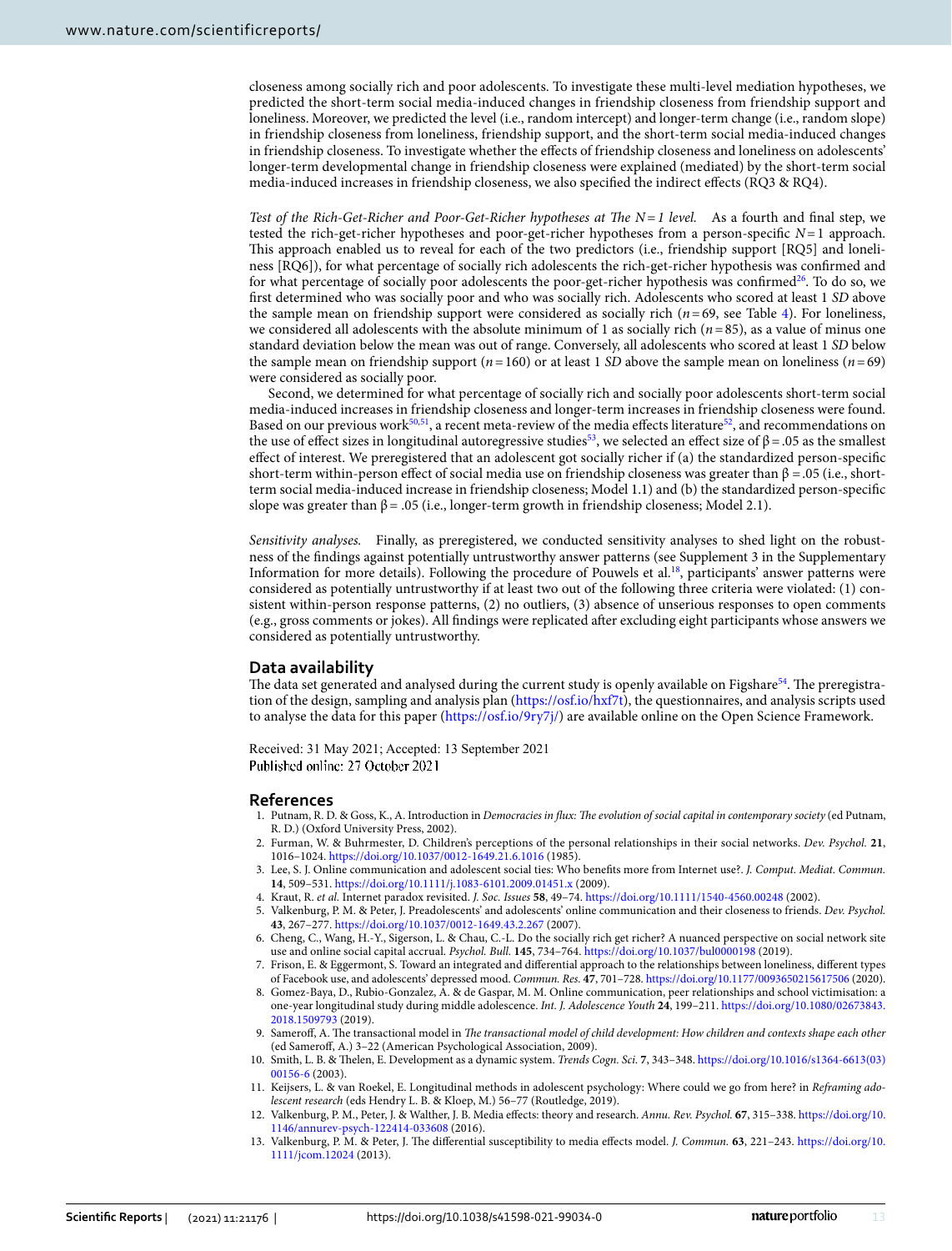- <span id="page-13-0"></span>14. Molenaar, P. C. M. & Campbell, C. G. Te new person-specifc paradigm in psychology. *Curr. Dir. Psychol. Sci.* **18**, 112–117. [https://](https://doi.org/10.1111/j.1467-8721.2009.01619.x) [doi.org/10.1111/j.1467-8721.2009.01619.x](https://doi.org/10.1111/j.1467-8721.2009.01619.x) (2009).
- <span id="page-13-1"></span>15. Granic, I. Timing is everything: developmental psychopathology from a dynamic systems perspective. *Dev. Rev.* **25**, 386–407. <https://doi.org/10.1016/j.dr.2005.10.005> (2005).
- <span id="page-13-2"></span>16. Nesselroade, J. R. The warp and the woof of the developmental fabric in *Visions of aesthetics, the environment & development: The legacy of Joachim F. Wohlwill.* (eds Downs, R. M., Liben, L. S., & Palermo, D. S.) 213–240 (Lawrence Erlbaum, 1991).
- <span id="page-13-3"></span>17. Molenaar, P. C. M. A manifesto on psychology as idiographic science: Bringing the person back into scientifc psychology, this time forever. *Meas. Interdiscip. Res. Perspect.* **2**, 201–218. [https://doi.org/10.1207/s15366359mea0204\\_1](https://doi.org/10.1207/s15366359mea0204_1) (2004).
- <span id="page-13-4"></span>18. Pouwels, J. L., Valkenburg, P. M., Beyens, I., van Driel, I. I. & Keijsers, L. Social media use and friendship closeness in adolescents' daily lives: an experience sampling study. *Dev. Psychol.* **57**, 309–323. <https://doi.org/10.1037/dev0001148> (2021).
- <span id="page-13-5"></span>19. Kievit, R., Frankenhuis, W., Waldorp, L. & Borsboom, D. Simpson's paradox in psychological science: a practical guide. *Front. Psychol.* **4**, 29. <https://doi.org/10.3389/fpsyg.2013.00513>(2013).
- <span id="page-13-6"></span>20. Hamaker, E. L. Why researchers should think "within-person": A paradigmatic rationale in *Handbook of research methods for studying daily life* (eds Mehl, M. R., & Conner, T. S.) 43–61 (Guilford Press, 2012).
- <span id="page-13-7"></span>21. Hinde, R. A. *Relationships: A dialectic perspective*. (Psychology Press, 1997).
- <span id="page-13-8"></span>22. Nowland, R., Necka, E. A. & Cacioppo, J. T. Loneliness and social internet use: pathways to reconnection in a digital world?. *Perspect. Psychol. Sci.* **13**, 70–87.<https://doi.org/10.1177/1745691617713052> (2017).
- <span id="page-13-9"></span>23. Kraut, R. *et al.* Internet paradox: a social technology that reduces social involvement and psychological well-being?. *Am. Psychol.* **53**, 1017–1031. <https://doi.org/10.1037//0003-066x.53.9.1017>(1998).
- <span id="page-13-10"></span>24. Korkiamäki, R. Rethinking loneliness: a qualitative study about adolescents' experiences of being an outsider in peer group. *Open J. Depress.* **3**, 125–135. <https://doi.org/10.4236/ojd.2014.34016> (2014).
- <span id="page-13-11"></span>25. Perlman, D. & Peplau, L. A. Toward a social psychology of loneliness in *Personal relationships* Vol. 3 (eds Duck, S. & Gillmour, R.) 31–56 (Academic Press, 1981).
- <span id="page-13-12"></span>26. Grice, J. W. *et al.* Persons as efect sizes. *Adv. Methods Pract. Psychol. Sci.* <https://doi.org/10.1177/2515245920922982>(2020).
- <span id="page-13-13"></span>27. McNeish, D. & Hamaker, E. L. A primer on two-level dynamic structural equation models for intensive longitudinal data in Mplus. *Psychol. Methods* **25**, 610–635.<https://doi.org/10.1037/met0000250> (2020).
- <span id="page-13-14"></span>28. Hox, J. & Stoel, R., D. Toward a social psychology of loneliness in *Encyclopedia of Statistics in Behavioral Science* Vol. 3 (eds Everitt, B. S. & Howell, D. S.) 1296–1305 (Wiley, 2005).
- <span id="page-13-15"></span>29. Verduyn, P., Schulte-Strathaus, J., Kross, E. & Hülsheger, U. When do smartphones displace face-to-face interactions and what to do about it?. *Comput. Hum. Behav.* **114**, 106550.<https://doi.org/10.1016/j.chb.2020.106550>(2020).
- <span id="page-13-16"></span>30. Achterhof, R. *et al.* Adolescents' real-time social and afective experiences of online and face-to-face interactions. Preprint at <https://psyarxiv.com/yp2hc> (2021).
- <span id="page-13-17"></span>31. Cacioppo, J. T. & Cacioppo, S. Loneliness in the modern age: An evolutionary theory of loneliness (ETL) in *Advances in Experimental Social Psychology* Vol. 58 (ed Olson, J M.) 127–197 (Academic Press, 2018).
- <span id="page-13-18"></span>32. Valkenburg, P. M., Beyens, I., Pouwels, J. L., van Driel, I. I. & Keijsers, L. Social media and adolescents' self-esteem: heading for a person-specifc media efects paradigm. *J. Commun.* **71**, 56–78. <https://doi.org/10.1093/joc/jqaa/039> (2021).
- 33. Beyens, I., Pouwels, J. L., van Driel, I. I., Keijsers, L. & Valkenburg, P. M. The effect of social media on well-being differs from adolescent to adolescent. *Sci. Rep.* **10**, 10763.<https://doi.org/10.1038/s41598-020-67727-7>(2020).
- <span id="page-13-19"></span>34. Aalbers, G., vanden Abeele, M. M., Hendrickson, A. T., de Marez, L. & Keijsers, L. Caught in the moment: are there person-specifc associations between momentary procrastination and passively measured smartphone use?. *Mobile Media Commun.* [https://doi.](https://doi.org/10.1177/2050157921993896) [org/10.1177/2050157921993896](https://doi.org/10.1177/2050157921993896) (2021).
- <span id="page-13-20"></span>35. Fisher, A. J., Medaglia, J. D. & Jeronimus, B. F. Lack of group-to-individual generalizability is a threat to human subjects research. *Proc. Natl. Acad. Sci.* **115**, E6106–E6115. <https://doi.org/10.1073/pnas.1711978115> (2018).
- <span id="page-13-21"></span>36. Desjarlais, M. & Willoughby, T. A longitudinal study of the relation between adolescent boys' and girls' computer use with friends and friendship quality: support for the social compensation or the rich-get-richer hypothesis?. *Comput. Hum. Behav.* **26**, 896–905. <https://doi.org/10.1016/j.chb.2010.02.004>(2010).
- <span id="page-13-22"></span>37. Wichers, M. *et al.* Translating assessments of the flm of daily life into person-tailored feedback interventions in depression. *Acta Psychiatr. Scand.* **123**, 402–403. <https://doi.org/10.1111/j.1600-0447.2011.01684.x>(2011).
- <span id="page-13-23"></span>38. van der Krieke, L. *et al.* Ecological momentary assessments and automated time series analysis to promote tailored health care: a proof-of-principle study. *JMIR Res. Protoc.* <https://doi.org/10.2196/resprot.4000>(2015).
- <span id="page-13-24"></span>39. Bringmann, L. F., van der Veen, D. C., Wichers, M., Riese, H. & Stulp, G. ESMvis: a tool for visualizing individual Experience Sampling Method (ESM) data. *Qual. Life Res.* <https://doi.org/10.1007/s11136-020-02701-4> (2020).
- <span id="page-13-25"></span>40. Statistics Netherlands. *Kerncijfers wijken en buurten 2020 [StatLine]*, [https://www.cbs.nl/nl-nl/maatwerk/2020/29/kerncijfers](https://www.cbs.nl/nl-nl/maatwerk/2020/29/kerncijfers-wijken-en-buurten-2020)[wijken-en-buurten-2020](https://www.cbs.nl/nl-nl/maatwerk/2020/29/kerncijfers-wijken-en-buurten-2020) (2020).
- <span id="page-13-26"></span>41. van Driel, I. I., Pouwels, J. L., Beyens, I., Keijsers, L. & Valkenburg, P. M. *Posting, scrolling, chatting, and Snapping: Youth (14–15) and social media in 2019*. (Center for Research on Children, Adolescents, and the Media [CcaM], 2019).
- <span id="page-13-27"></span>42. Voelkle, M. C., Oud, J. H. L., von Oertzen, T. & Lindenberger, U. Maximum likelihood dynamic factor modeling for arbitrary *N* and *T* using SEM. *Struct. Equ. Modeling* **19**, 329–350.<https://doi.org/10.1080/10705511.2012.687656> (2012).
- <span id="page-13-28"></span>43. Chatfeld, C. *Te Analysis of Time Series: An Introduction*. 6th edn, (CRC, 2016).
- <span id="page-13-29"></span>44. Borghuis, J. *et al.* Positive daily experiences are associated with personality trait changes in middle-aged mothers. *Eur. J. Pers.* **32**, 672–689. <https://doi.org/10.1002/per.2178> (2018).
- <span id="page-13-30"></span>45. Russell, D. W. UCLA Loneliness Scale (Version 3): reliability, validity, and factor structure. *J. Pers. Assess.* **66**, 20–40. [https://doi.](https://doi.org/10.1207/s15327752jpa6601_2) [org/10.1207/s15327752jpa6601\\_2](https://doi.org/10.1207/s15327752jpa6601_2) (1996).
- <span id="page-13-31"></span>46. Valkenburg, P. M. & Peter, J. Adolescents' identity experiments on the internet: consequences for social competence and self-concept unity. *Commun. Res.* **35**, 208–231.<https://doi.org/10.1177/0093650207313164> (2008).
- <span id="page-13-32"></span>47. Gelman, A. & Rubin, D. B. Inference from iterative simulation using multiple sequences. *Stat. Sci.* **7**, 457–511 (1992).
- <span id="page-13-33"></span>48. Kline, R. B. *Principles and Practice of Structural Equation Modeling*. (Guilford Press, 2011).
- <span id="page-13-34"></span>49. Keijsers, L. *et al.* What drives developmental change in adolescent disclosure and maternal knowledge? Heterogeneity in withinfamily processes. *Dev. Psychol.* **52**, 2057–2070. <https://doi.org/10.1037/dev0000220> (2016).
- <span id="page-13-35"></span>50. Beyens, I., Pouwels, J. L., van Driel, I. I., Keijsers, L. & Valkenburg, P. M. Social media use and adolescents' well-being: developing a typology of person-specifc efect patterns. *Commun. Res.* [https://doi.org/10.31234/osf.io/fygp](https://doi.org/10.31234/osf.io/ftygp) (2021).
- <span id="page-13-36"></span>51. Valkenburg, P. M., Pouwels, J. L., Beyens, I., van Driel, I. I. & Keijsers, L. Adolescents' experiences on social media and their selfesteem: a person-specifc susceptibility perspective. *Technol. Mind Behav.* <https://doi.org/10.1037/tmb0000037> (2021).
- <span id="page-13-37"></span>52. Meier, A. & Reinecke, L. Computer-mediated communication, social media, and mental health: a conceptual and empirical metareview. *Commun. Res.* <https://doi.org/10.1177/0093650220958224> (2020).
- <span id="page-13-38"></span>53. Adachi, P. & Willoughby, T. Interpreting efect sizes when controlling for stability efects in longitudinal autoregressive models: Implications for psychological science. *Eur. J. Dev. Psychol.* **12**, 116–128.<https://doi.org/10.1080/17405629.2014.963549> (2015).
- <span id="page-13-39"></span>54. Pouwels, J. L., Valkenburg, P. M., Beyens, I., van Driel, I. I. & Keijsers, L. *Data set belonging to Pouwels et al. (2021). Some socially poor but also some socially rich adolescents feel closer to their friends afer using social media.* [https://doi.org/10.21942/uva.14680](https://doi.org/10.21942/uva.14680362.v4) [362.v4](https://doi.org/10.21942/uva.14680362.v4) (University of Amsterdam/Amsterdam University of Applied Science, 2021).